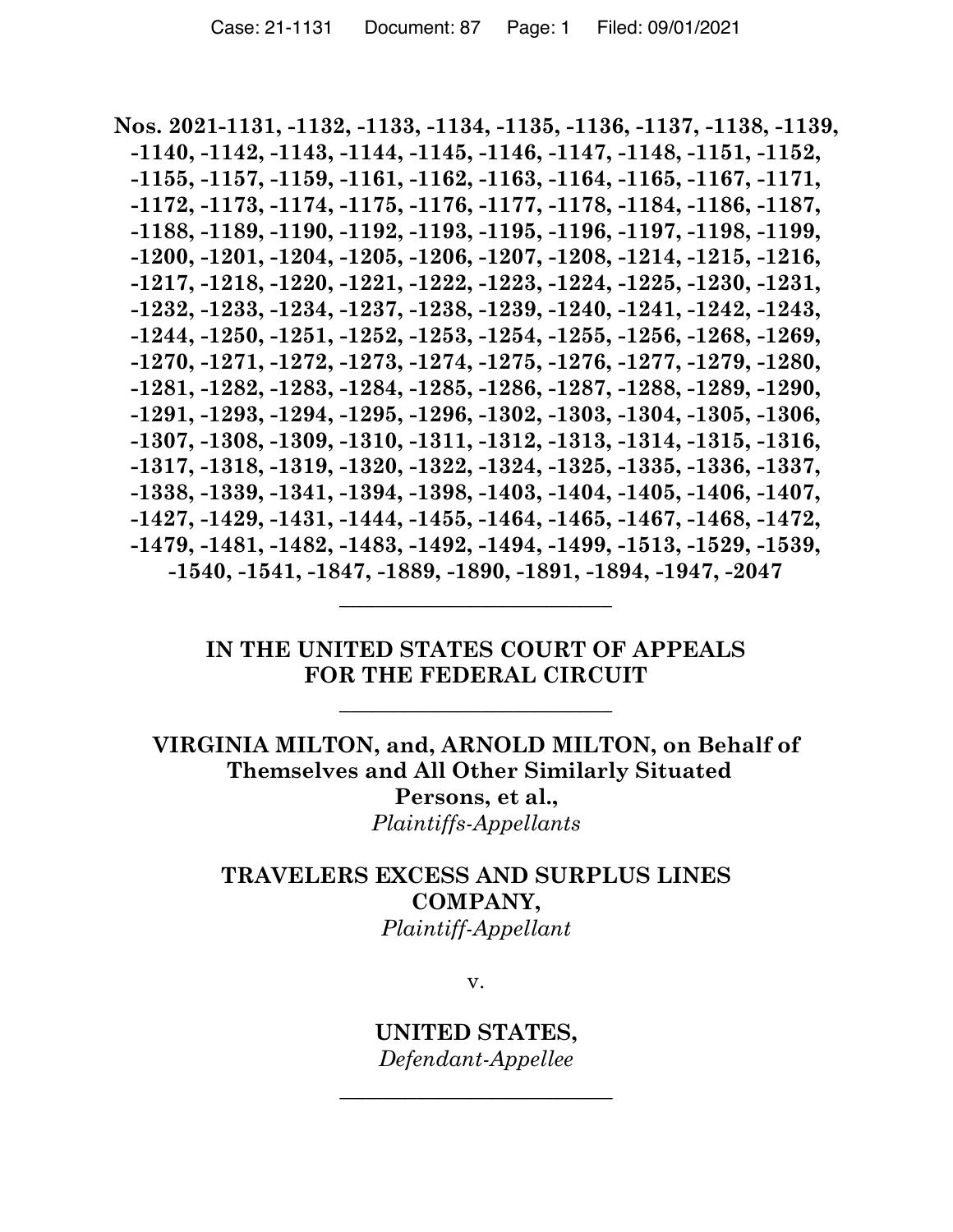On Appeal From the United States Court of Federal Claims Sub-Master Docket No. 17-9002L & Case Nos. 1:18-CV-708; 1:18-CV-1652L; 1:19- CV-588; 1:18-CV-707; 1-17-CV-1191LAS, and all others connected with the consolidated appeals \_\_\_\_\_\_\_\_\_\_\_\_\_\_\_\_\_\_\_\_\_\_\_\_\_

## **CORRECTED REPLY BRIEF OF PLAINTIFFS-APPELLANTS IN CONSOLIDATED CASE NOS. 21-1492, 21-1494, 21-1499, 21- 1513, & 21-1529**

\_\_\_\_\_\_\_\_\_\_\_\_\_\_\_\_\_\_\_\_\_\_\_\_\_

BRYANT S. BANES SARAH P. HARRIS

NEEL, HOOPER & BANES, P.C. 1800 West Loop South, Suite 1750 Houston, Texas 77027 Telephone: (713) 629-1800 Facsimile: (713) 629-1812 Email: bbanes@nhblaw.com Email: sharris@nhblaw.com

*Attorneys for Appellants*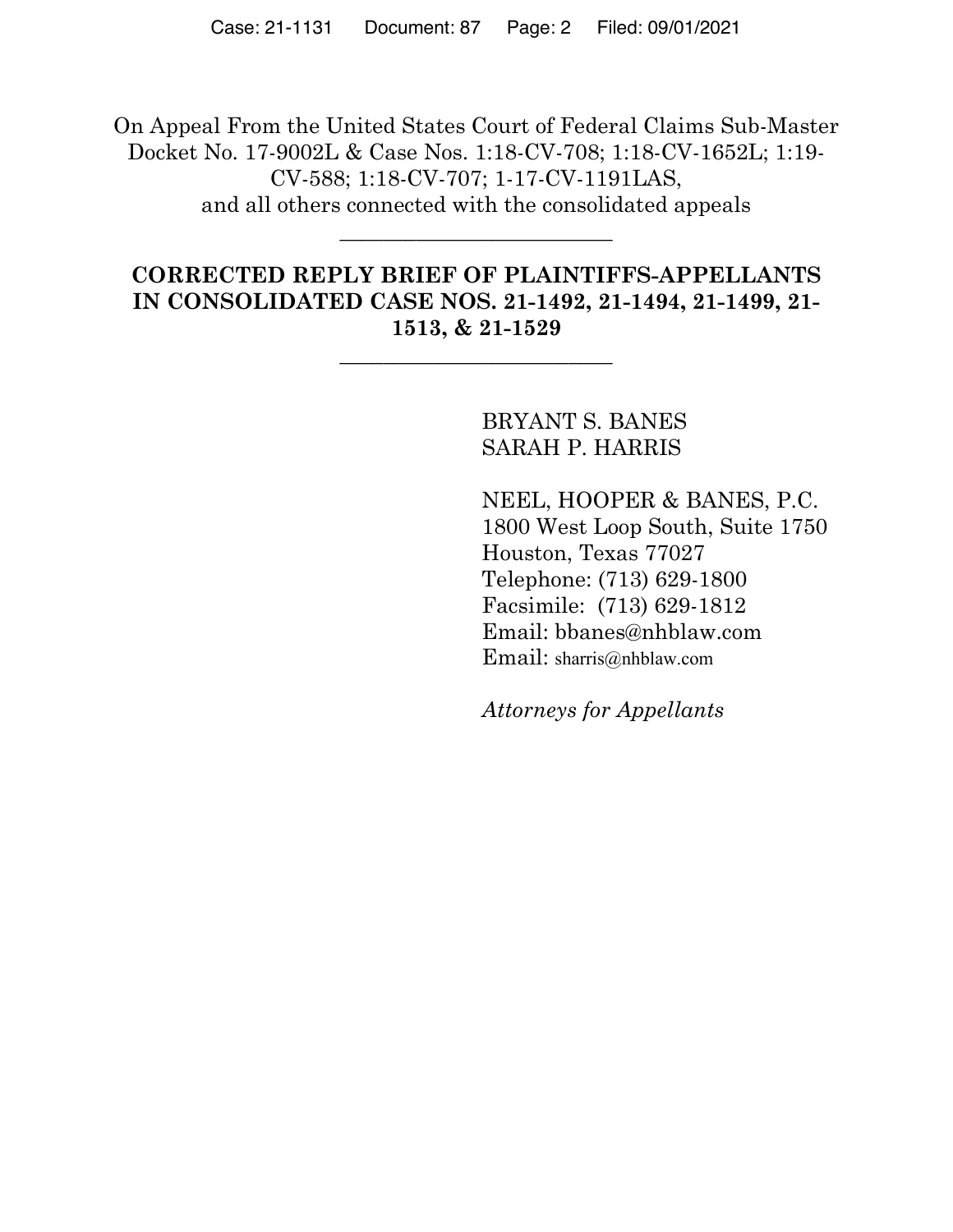# **TABLE OF CONTENTS**

| I. The Government's arguments rest on a flawed analysis of Texas                                                                                       |
|--------------------------------------------------------------------------------------------------------------------------------------------------------|
| The case law cited by the Government to support its police power<br>A.<br>argument have no relevance to the case at hand4                              |
| The cases cited by the Government to support its controlled<br><b>B.</b><br>release after unprecedented rainfall argument are not dispositive7         |
| The Government's argument that it has no liability in failing to<br>C.                                                                                 |
| The Government argument that property interests are limited<br>D.<br>by the owners' expectations as of the date they acquired the property<br>fails.11 |
| The Government's analysis of Federal law rests on inapplicable<br>П.                                                                                   |
| А.                                                                                                                                                     |
| <b>B.</b><br>The Government's argument regarding the Corps' police power                                                                               |
| The Government's "alternative grounds" upon which the CFC's<br>111.                                                                                    |
| The Corps was the cause-in-fact of the flooding on Appellants'<br>A.                                                                                   |
| The flooding that resulted from the Corps' controlled releases,<br>В.                                                                                  |
| 1.                                                                                                                                                     |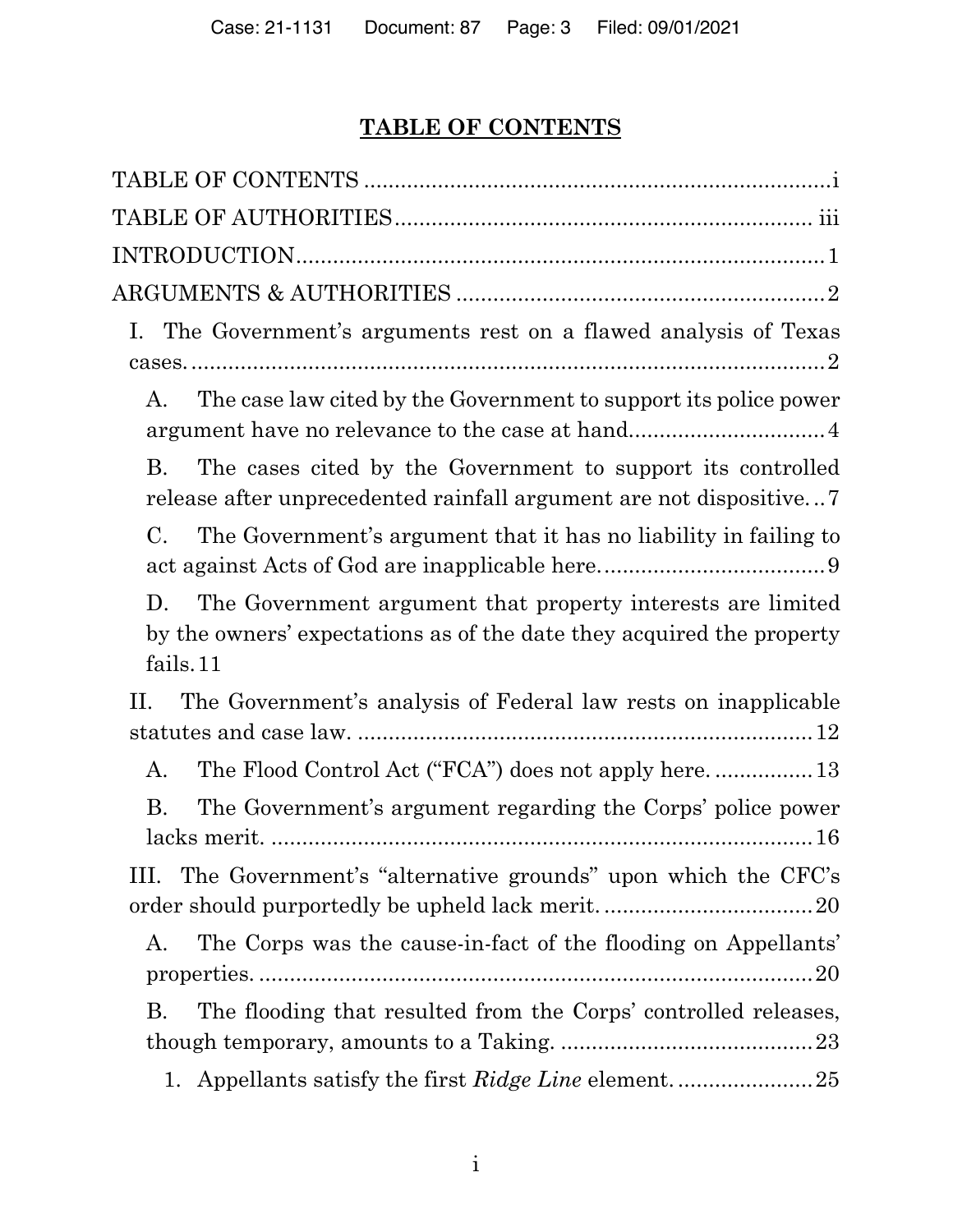| 2. Appellants satisfy the second Ridge Line element32             |
|-------------------------------------------------------------------|
| C. The Court can properly reverse and render judgment in favor of |
|                                                                   |
|                                                                   |
|                                                                   |
| CERTIFICATE OF COMPLIANCE WITH RULES 27(D)(2)(A), 32(A)(5)        |
|                                                                   |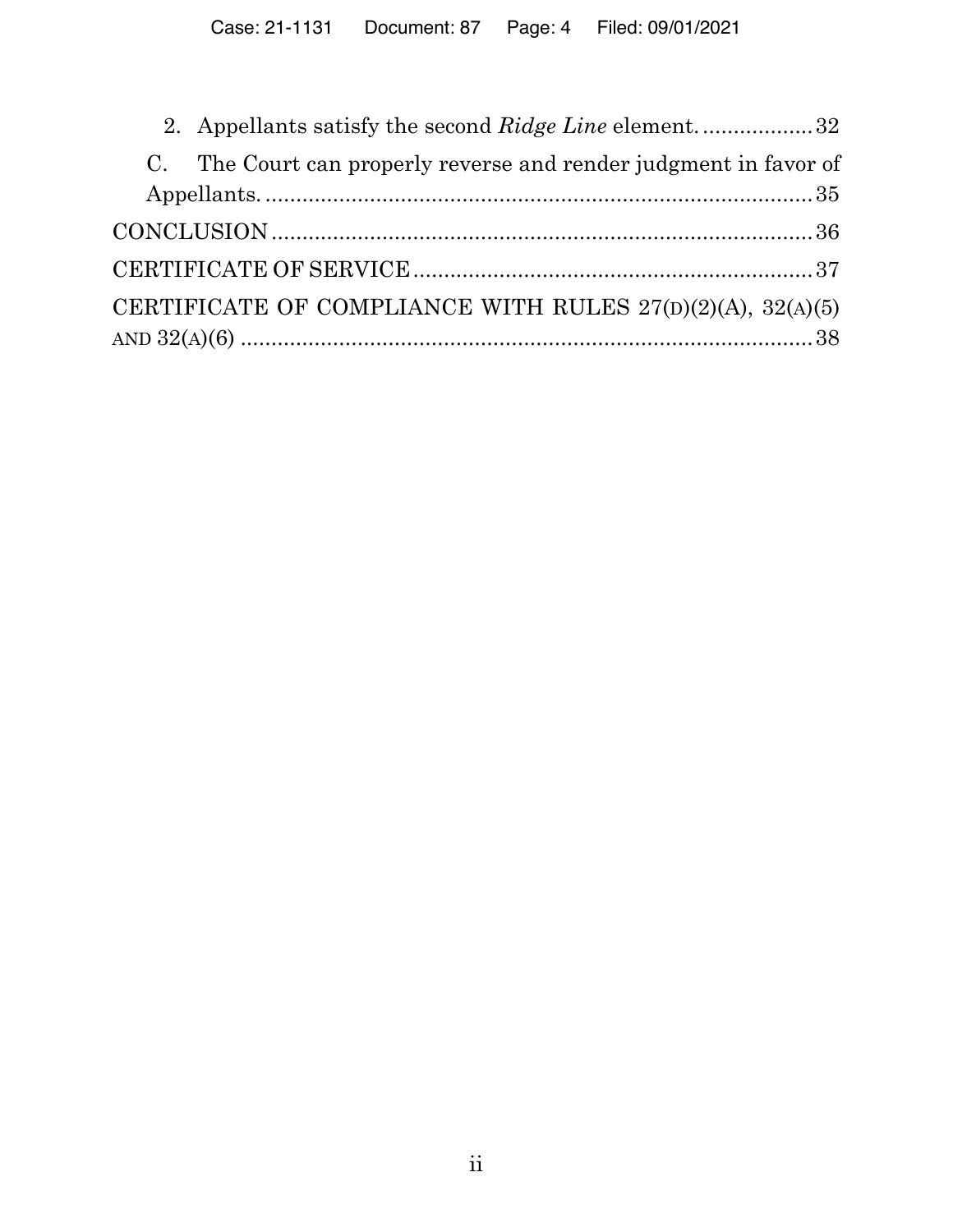# **TABLE OF AUTHORITIES**

## **Cases:**

| Alford v. United States,                                            |
|---------------------------------------------------------------------|
|                                                                     |
| Ark. Game & Fish Comm'n v. United States (Arkansas Game & Fish II), |
|                                                                     |
| Ark. Game & Fish Comm'n v. United States,                           |
|                                                                     |
| Bachmann v. United States,                                          |
|                                                                     |
| Barnes v. Glen Theatre, Inc.,                                       |
|                                                                     |
| Bartz v. United States,                                             |
|                                                                     |
| Bedford v. United States,                                           |
|                                                                     |
| Benavides v. Gonzalez,                                              |
| 396 S.W.2d 512 (Tex. App.—San Antonio 1965, no writ) 10             |
| Bennis v. Michigan,                                                 |
|                                                                     |
| Bowditch v. Boston,                                                 |
|                                                                     |
| Bridge Co. v. United States,                                        |
|                                                                     |
| Cary v. United States,                                              |
|                                                                     |
| Cedar Point Nursery v. Hassid,                                      |
|                                                                     |
| Central Green Co. v. United States,                                 |
|                                                                     |
| Chicago Burlington & Quincy Railway Co. v. Ill.,                    |
|                                                                     |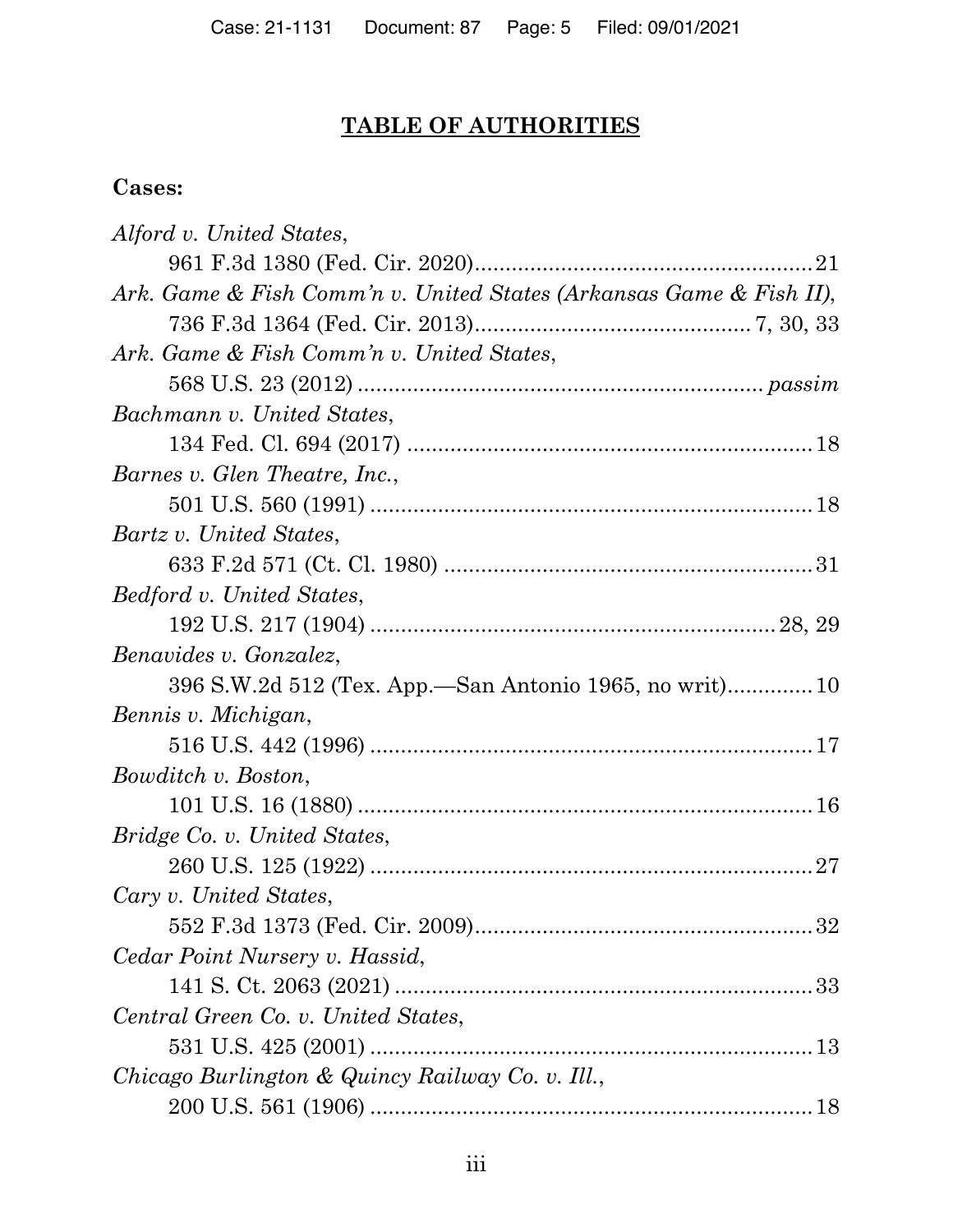| City of Dallas v. Stewart,                                       |
|------------------------------------------------------------------|
|                                                                  |
| City of Dallas v. Winans,                                        |
|                                                                  |
| City of Tyler v. Likes,                                          |
|                                                                  |
| Columbia Basin Orchard v. United States,                         |
|                                                                  |
| Cummins v. Travis Cty. Water Control & Improvement Dist. No. 17, |
|                                                                  |
| Harris Cnty. Flood Control Dist. v. Kerr,                        |
|                                                                  |
| Hurtado v. United States,                                        |
|                                                                  |
| Ideker Farms, Inc. v. United States,                             |
|                                                                  |
| Jackson v. United States,                                        |
|                                                                  |
| John B. Hardwicke Co. v. United States,                          |
|                                                                  |
| Kopplow Dev., Inc. v. City of San Antonio,                       |
|                                                                  |
| Lambert v. California,                                           |
|                                                                  |
| Landgraf v. Nat. Res. Conservation Serv.,                        |
| No. 6:18-cv-0061, 2019 WL 1540643 (S.D. Tex. Apr. 9, 2019)11     |
| Lech v. Jackson,                                                 |
|                                                                  |
| Lombardo v. City of Dallas,                                      |
|                                                                  |
| Luther Transfer & Storage, Inc. v. Walton,                       |
|                                                                  |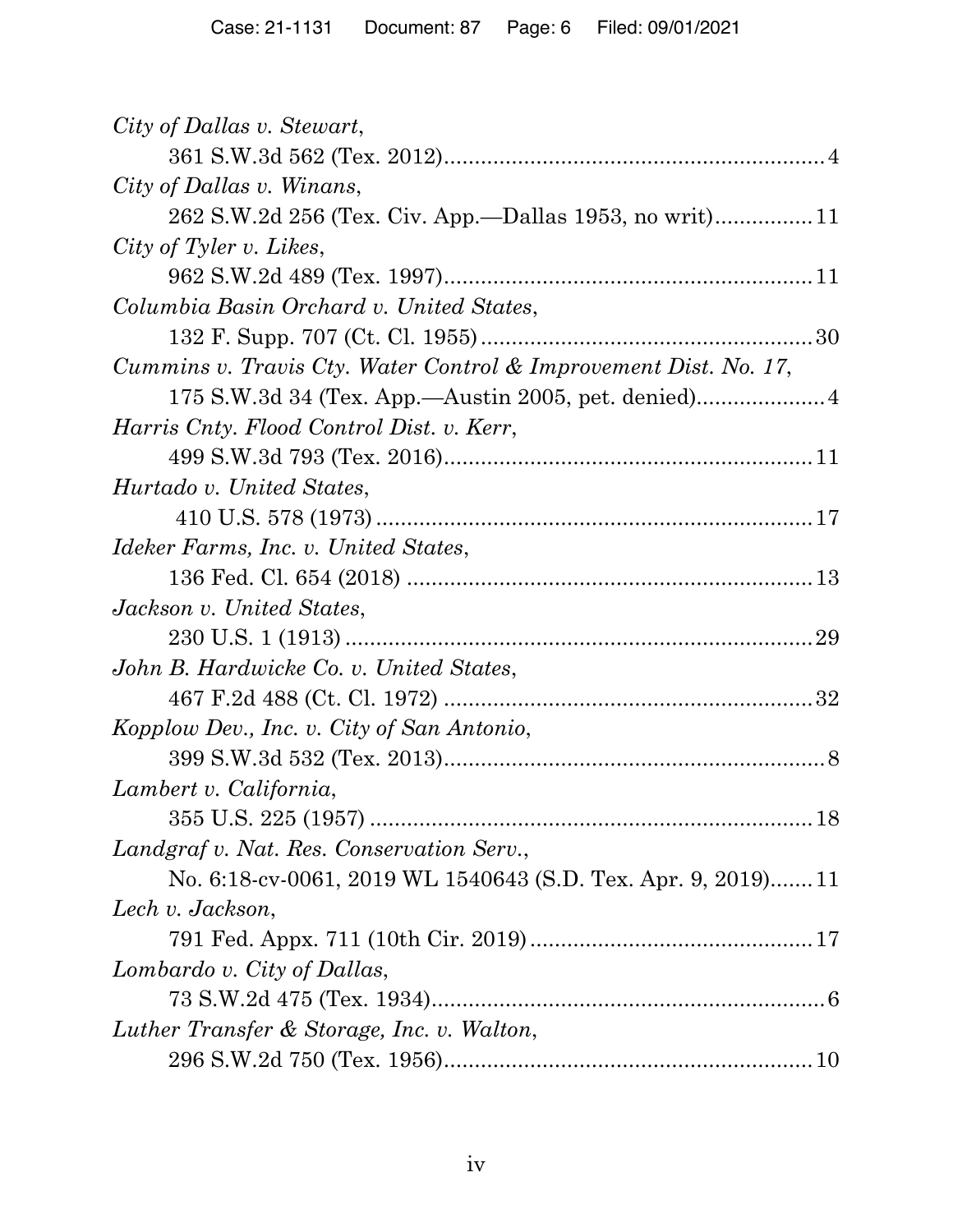| Miller v. Shoene,                                                 |
|-------------------------------------------------------------------|
|                                                                   |
| Monongahela Bridge Co. v. United States,                          |
|                                                                   |
| Motl v. Boyd,                                                     |
|                                                                   |
| Mugler v. Kansas,                                                 |
|                                                                   |
| Nat'l Board of YMCA v. United States,                             |
|                                                                   |
| Nat'l Mfg. Co. v. United States,                                  |
|                                                                   |
| Pumpelly v. Green Bay & Miss. Canal Co.,                          |
|                                                                   |
| Ridge Line, Inc. v. United States,                                |
|                                                                   |
| Sabine River Auth. v. Hughes,                                     |
| 92 S.W.3d 640 (Tex. App.—Beaumont 2002, pet. denied)              |
| San Jacinto River Authority v. Bolt,                              |
| No. 01-18-00823-cv, 2019 WL 2458987 (Tex. App.—Houston [1st]      |
|                                                                   |
| San Jacinto River Authority v. Burney,                            |
| 570 S.W.3d 820 (Tex. App.—Houston [1st Dist.] 2018), aff'd sub    |
| nom, San Jacinto River Authority v. Medina, -- S.W.3d --, 2021 WL |
|                                                                   |
| Sanguinetti v. United States,                                     |
|                                                                   |
| Severance v. Patterson,                                           |
|                                                                   |
| Sponenbarger v. United States,                                    |
|                                                                   |
| St. Bernard Parish Government v. United States,                   |
|                                                                   |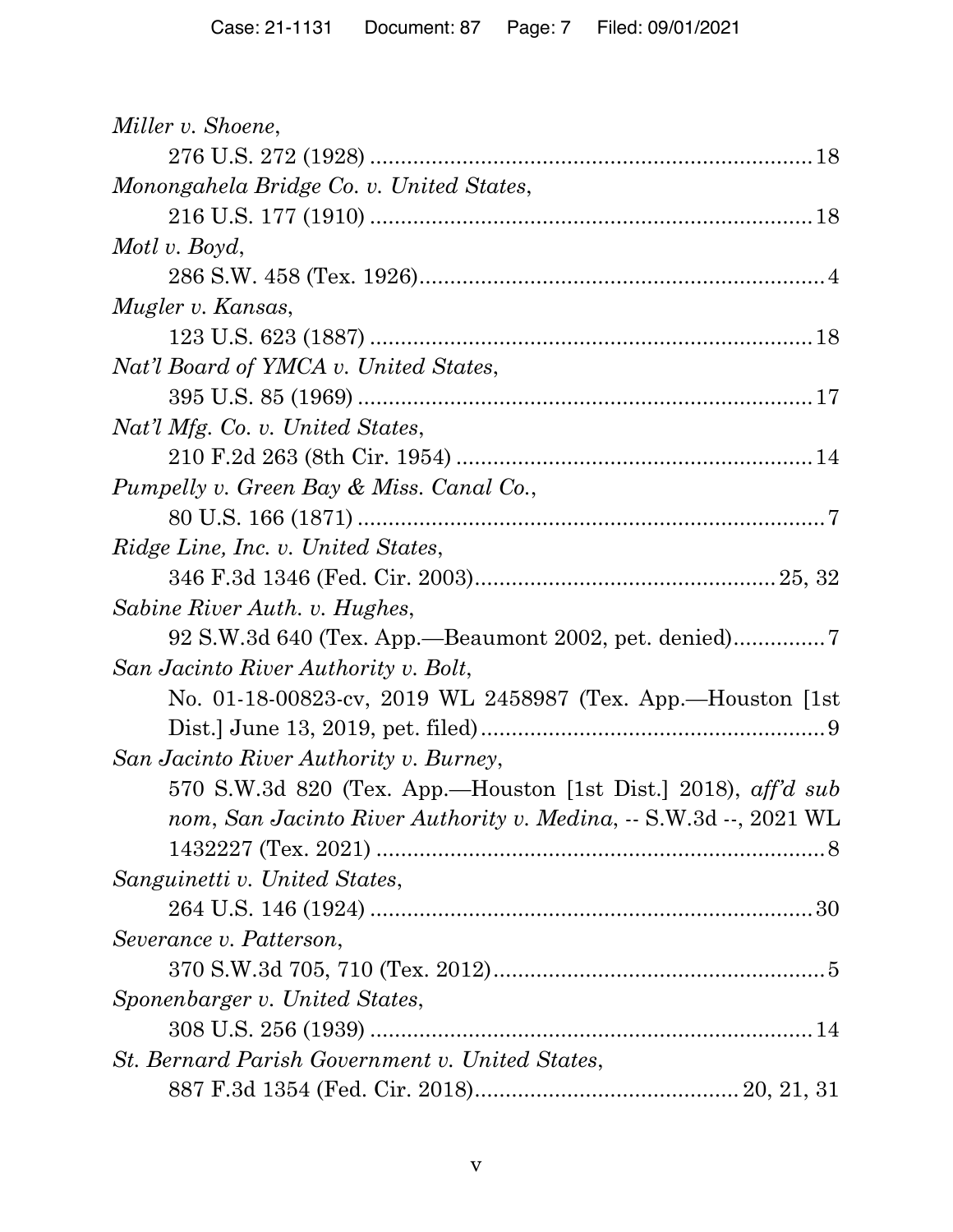# **Statutes:**

|--|--|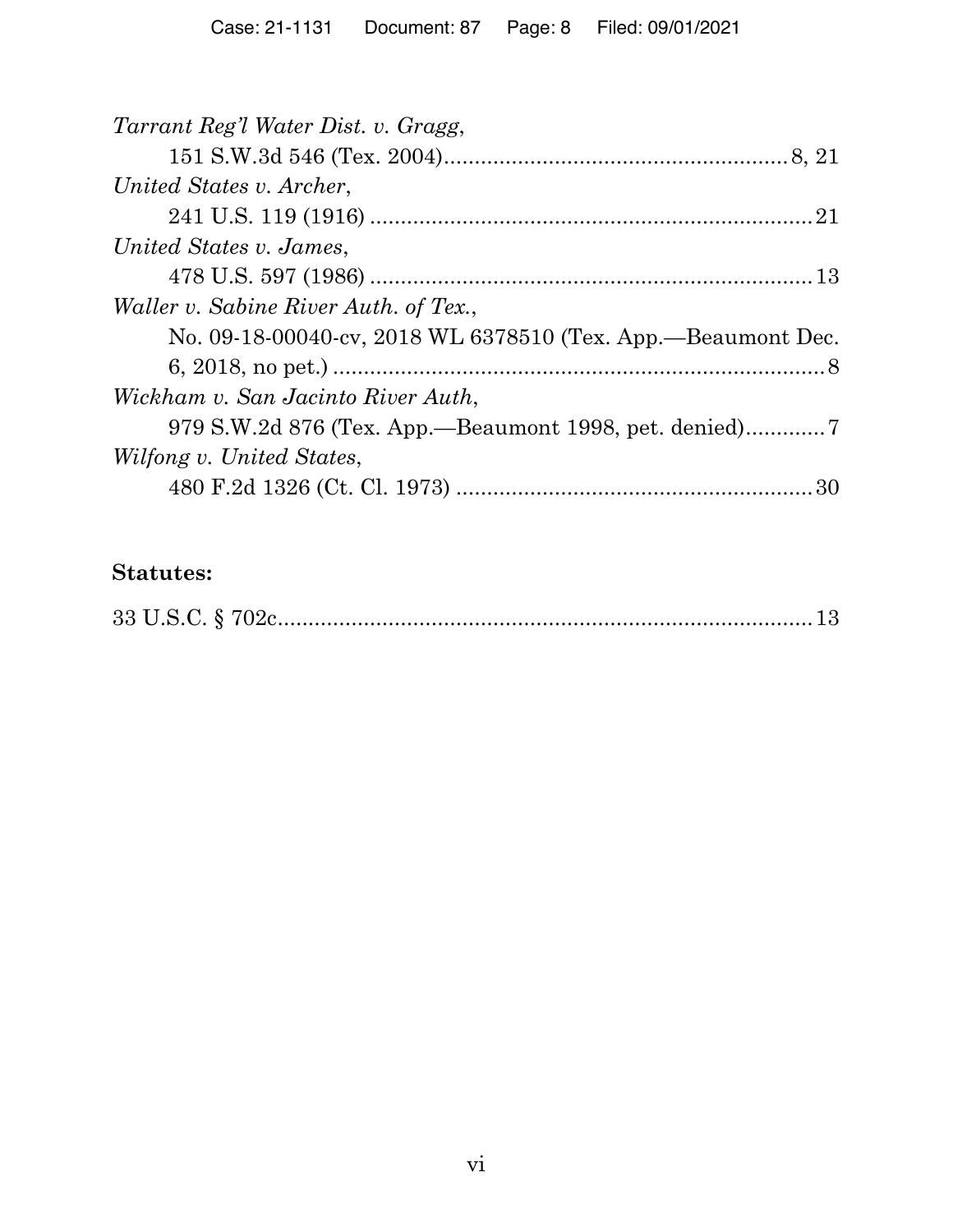#### **INTRODUCTION**

In its response, the Government makes an important concession: it had a *choice* in whether it released the dams that flooded the downstream properties. (Gov.Brief.31). Much like the "trolley problem" introduced in Appellants' Brief, the Government was presented with a *choice*: open the dams and conduct controlled releases, knowing it would flood downstream properties, or not. (App.Brief.14).1 The question is whether the Government is constitutionally responsible for the damage that resulted from the affirmative act, its *choice*, of opening the dams. The answer has always been yes, but the Government's Brief confirms that answer.

The Government's Brief also ignores the arguments made in the Appellants' Brief, instead focusing on an inaccurate application of Texas and federal law regarding the property interest at issue and causation standard. The Government's positions, beyond wrong, are championed by nonsensical arguments regarding causation and the property interest at issue, tenuously related case law, and outright ignoring flowage

Parenthetical citations to "App.Brief.#" refer to Document No. 49, Corrected Opening Brief of Appellants. References to "Appellants' Brief" herein refer to same.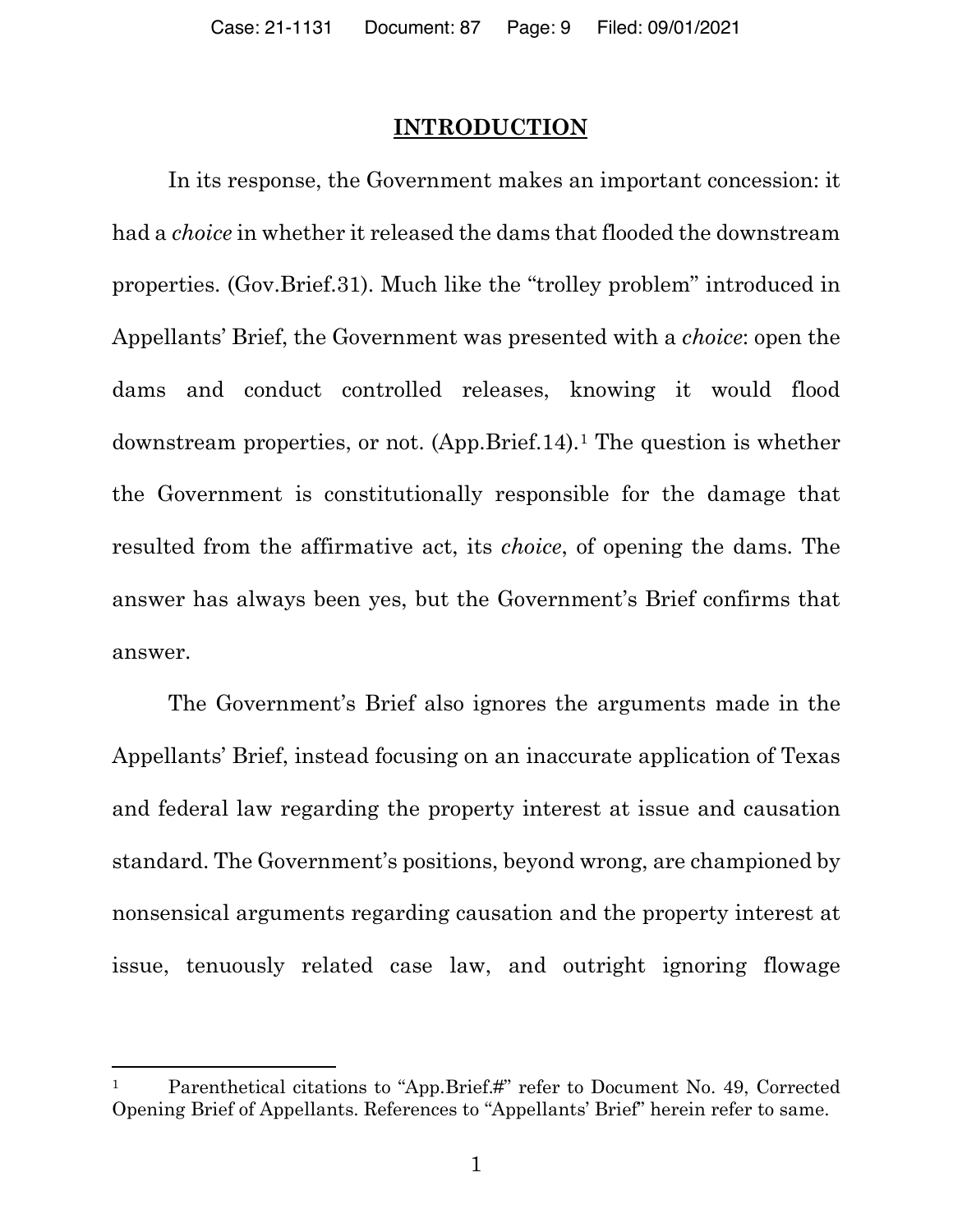easement jurisprudence. Moreover, the Government's positions rest on a misconstruction of the facts in the record, which are addressed herein. Ultimately, the Government cannot escape the simple fact that the result of its *choice* was either known or reasonably certain; namely, the intentional flooding of downstream properties for which it had no flowage easement.

For the reasons set forth below, and those set forth in Appellants' Brief, this Court should reverse the Court of Federal Claims' ("CFC") decision, and render judgment in favor of Appellants; alternatively, this Court should reverse the CFC's decision and remand this case for further proceedings.

## **ARGUMENTS & AUTHORITIES**

The Government's arguments rest on analyses of cases and statutes that are inapplicable to the case at hand and ignore the relevant Government actions. The CFC's decision below should be reversed.

## **I. The Government's arguments rest on a flawed analysis of Texas cases.**

The Government's arguments rest on a flawed Takings analysis, first analyzing the property interest as "avoiding flooding on their properties from an unprecedented storm," which ignores both the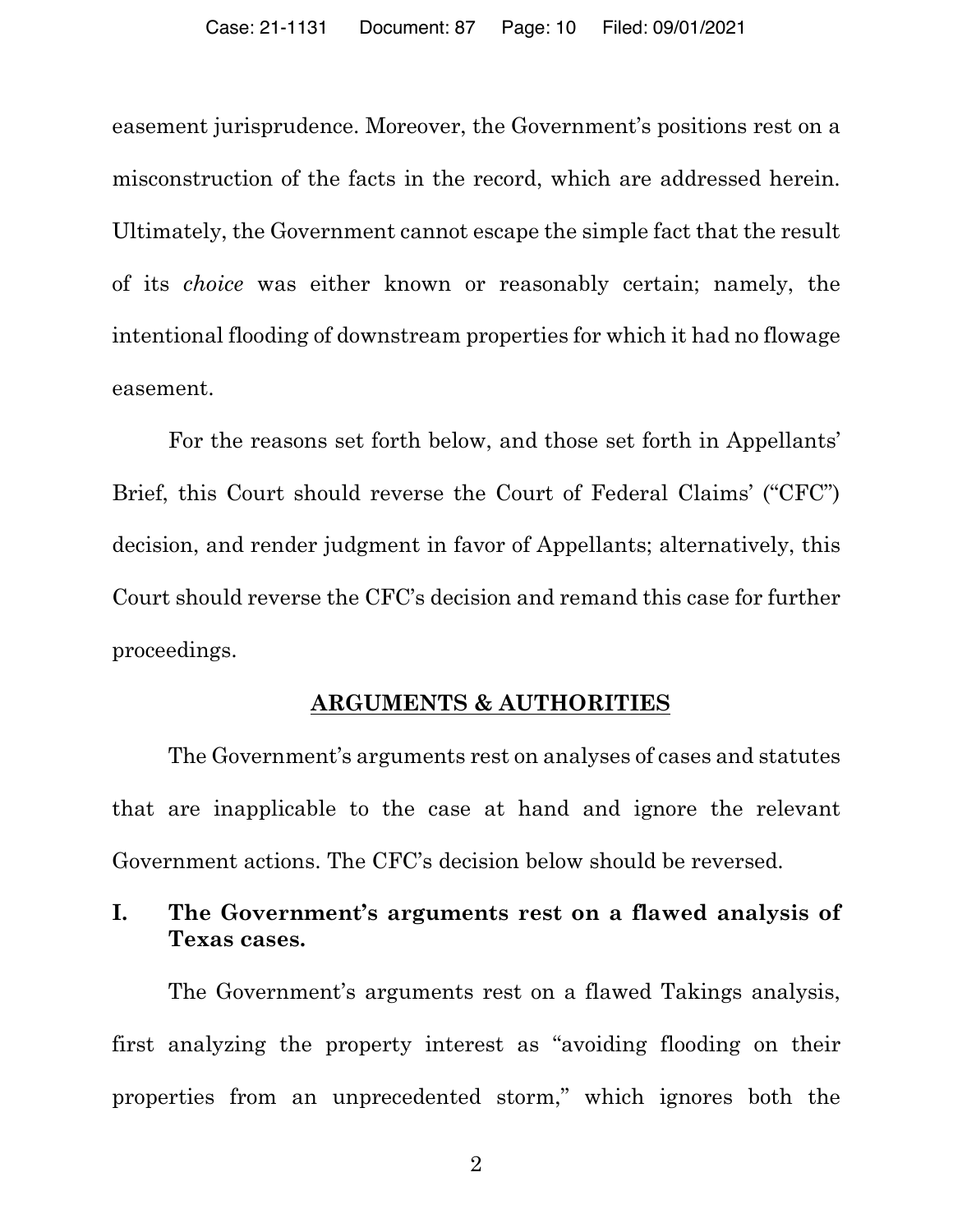property interested asserted—a flowage easement—and the Government's intentional release of the dams. (Gov.Brief.18).

Appellants do not argue for an interest in maximum protection or perfect flood control. (App.Brief.27–29). Instead, in the court below, Appellants asserted that the Government permanently and temporarily took a flowage easement—a recognized property interest—where it had none. (App.Brief.48–54). Largely ignoring the arguments of counsel made in its brief, the Government argues that "even if the Corps' actions in operating the Project" was construed as a contributing cause of the flooding of Appellants' properties, "emergency flood control" is within the Government's traditional police powers. (Gov.Brief.18). The Government then argues "[t]hat the Corps might have operated the reservoirs in a manner to afford downstream owners greater flood protection . . . does not provide the downstream owners a cognizable property right to such maximum protection." (*Id.*,19). The Government's police power argument does not foreclose Appellants' suit, as constitutional requirements cannot be circumvented by the Government's ex post facto declaration of intentional flooding in the guise of police powers. (App.Brief.59).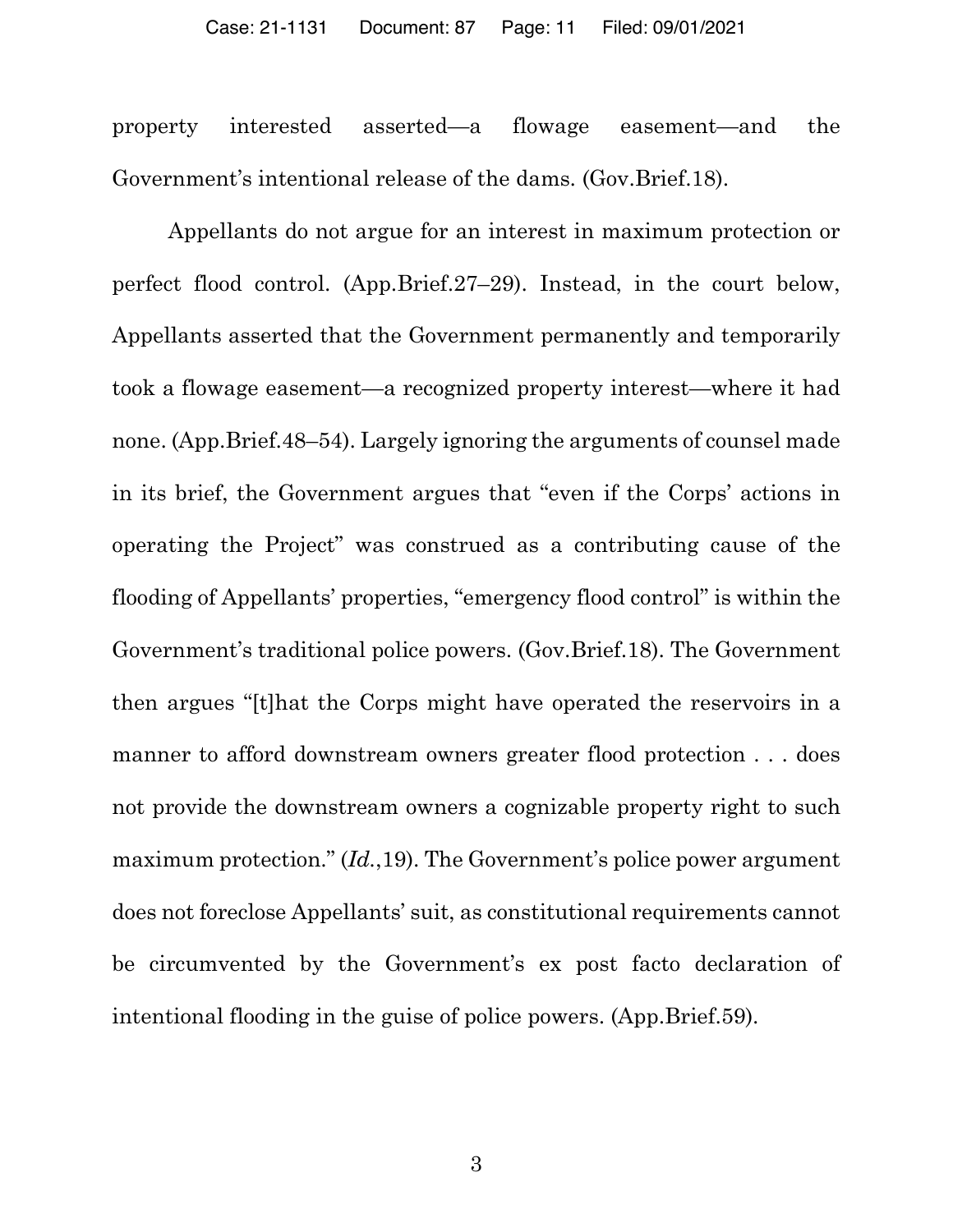## **A. The case law cited by the Government to support its police power argument have no relevance to the case at hand.**

The Government then attempts to support its conclusion that there is no property interest in maximum flood protection, citing state law for the proposition that "all property is held subject to the valid exercise of the police power." (Gov.Brief,19). The cases the Government cites in support of this proposition are inapplicable, as the facts are far from that of the present case and provide no support here. *City of Dallas v. Stewart*, 361 S.W.3d 562 (Tex. 2012) (inverse condemnation suit after administrative proceedings declared house nuisance; dismissed argument that attempted to draw comparison to federal case); *Motl v. Boyd*, 286 S.W. 458 (Tex. 1926) (riverfront property owner does not own the surging waters; no limitation of owner's rights in the land); *Cummins v. Travis Cty. Water Control & Improvement Dist. No. 17*, 175 S.W.3d 34 (Tex. App.—Austin 2005, pet. denied) (no littoral rights in lakefront property; chain of title was not granted from the state).

The Government cites *Patterson*, stating it counts "the government's police power as among the 'pre-existing limitations' on real property ownership 'since time immemorial.'" (Gov.Brief.19). The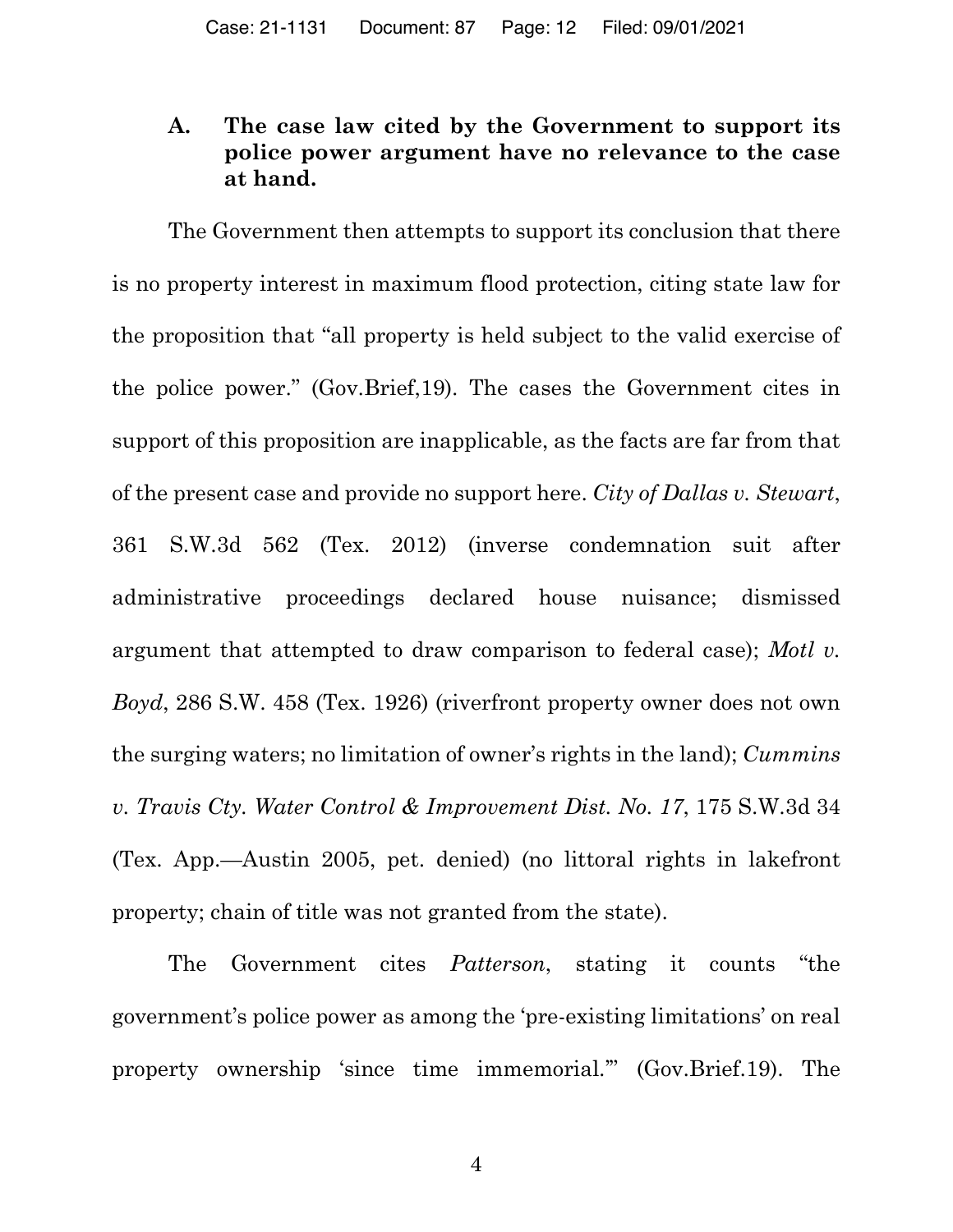Government's statement regarding *Patterson*, a case addressing whether private beachfront properties were impressed with public rights of use without proof of an easement, conveniently ignores what it actually stated:

> Limitations on property rights may be by consent of the owner*, state condemnation with payment of just compensation*, appropriate government action under its police power (such as addressing nuisances), sufficient proof of use by persons other than the owner that creates an estoppel-based right to continuing use (easements) or pre-existing limitations in the rights of real property owners that have existed 'since time immemorial,'

*Severance v. Patterson*, 370 S.W.3d 705, 710 (Tex. 2012) (emphasis added). There is neither a nuisance to be addressed with police power nor a history of releasing the dams at any rate that would flood contiguous properties that would create any prescriptive easement. Absent the foregoing, Texas law establishes that condemnation of property can occur only with payment of just compensation, which is the suit Appellants pursue here. (App.Brief.33–43). The Government's limited reading of *Patterson*, ignoring relevant language, does not support its position.

The Government cites *Lombardo v. City of Dallas*; though the case states "[a]ll property is subject to the valid exercise of police power," it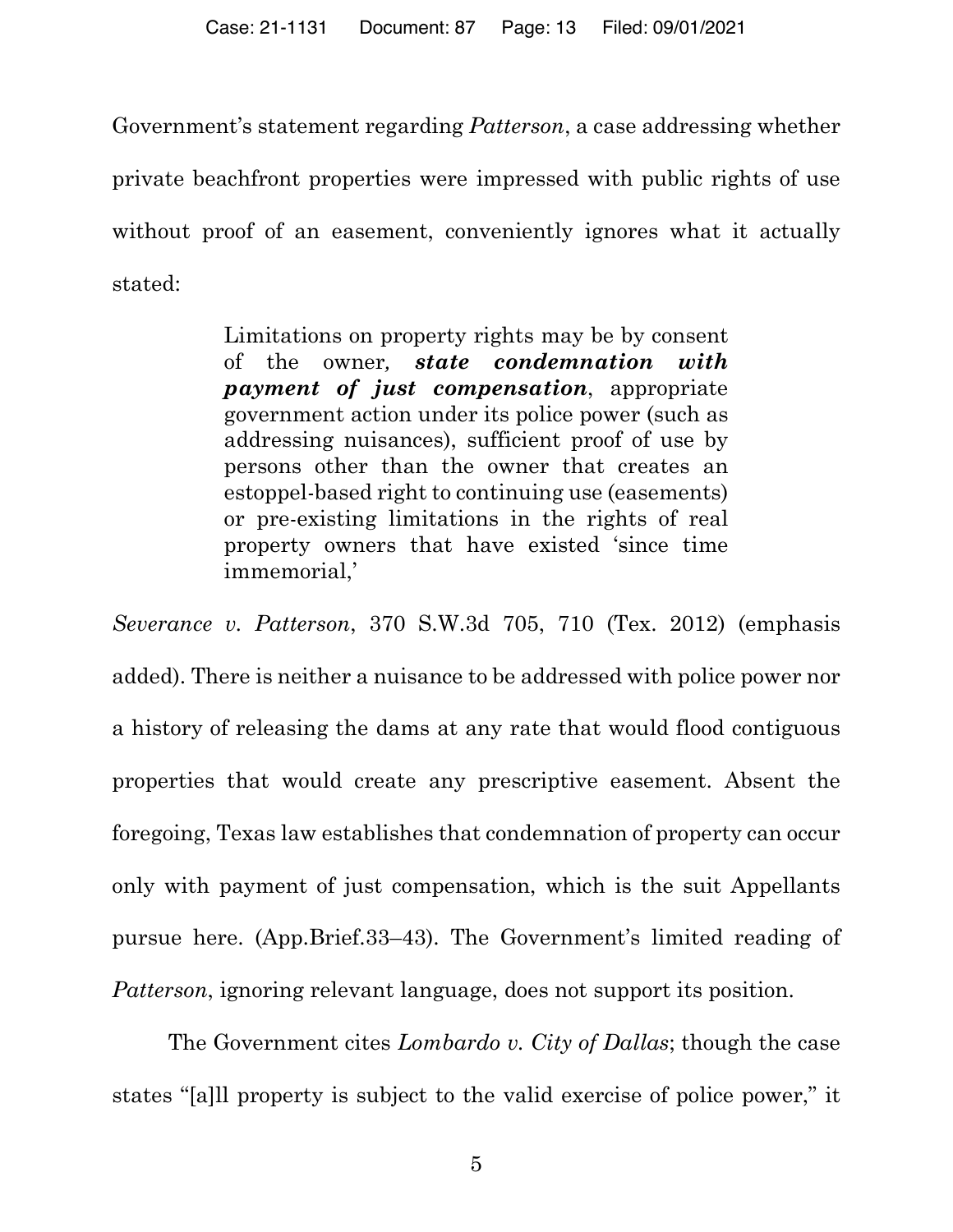also sets forth clear restraints on exercises of police power, which arise primarily in the context of unlawful uses or nuisance created by the property owner, a fact conveniently ignored by the Government:

> *the police power is subordinate to the right to acquire and own property*, and to deal with it and use it as the owner chooses, so long as the use harms nobody. It may be invoked to abridge the right of the citizen to use his private property *when such use* will endanger public health, safety, comfort or welfare,-and *only* when this situation arises.

*Lombardo v. City of Dallas*, 73 S.W.2d 475, 479 (Tex. 1934) (emphasis added).

The Government would have this Court hold that constitutionally guaranteed rights are subordinate to the exercise of police power. However, the exercise of police power is not preeminent absent unlawful use or nuisance created by the property owner and is indeed subject to property ownership. The cases the Government attempts to rely on do not support its position or have any relevance here.

Instead, when the Government physically takes possession of an interest in property for a public purpose, it has a "categorical duty to compensate the former owner," and even a temporary taking short in duration can be compensable. *Ark. Game & Fish Comm'n v. United*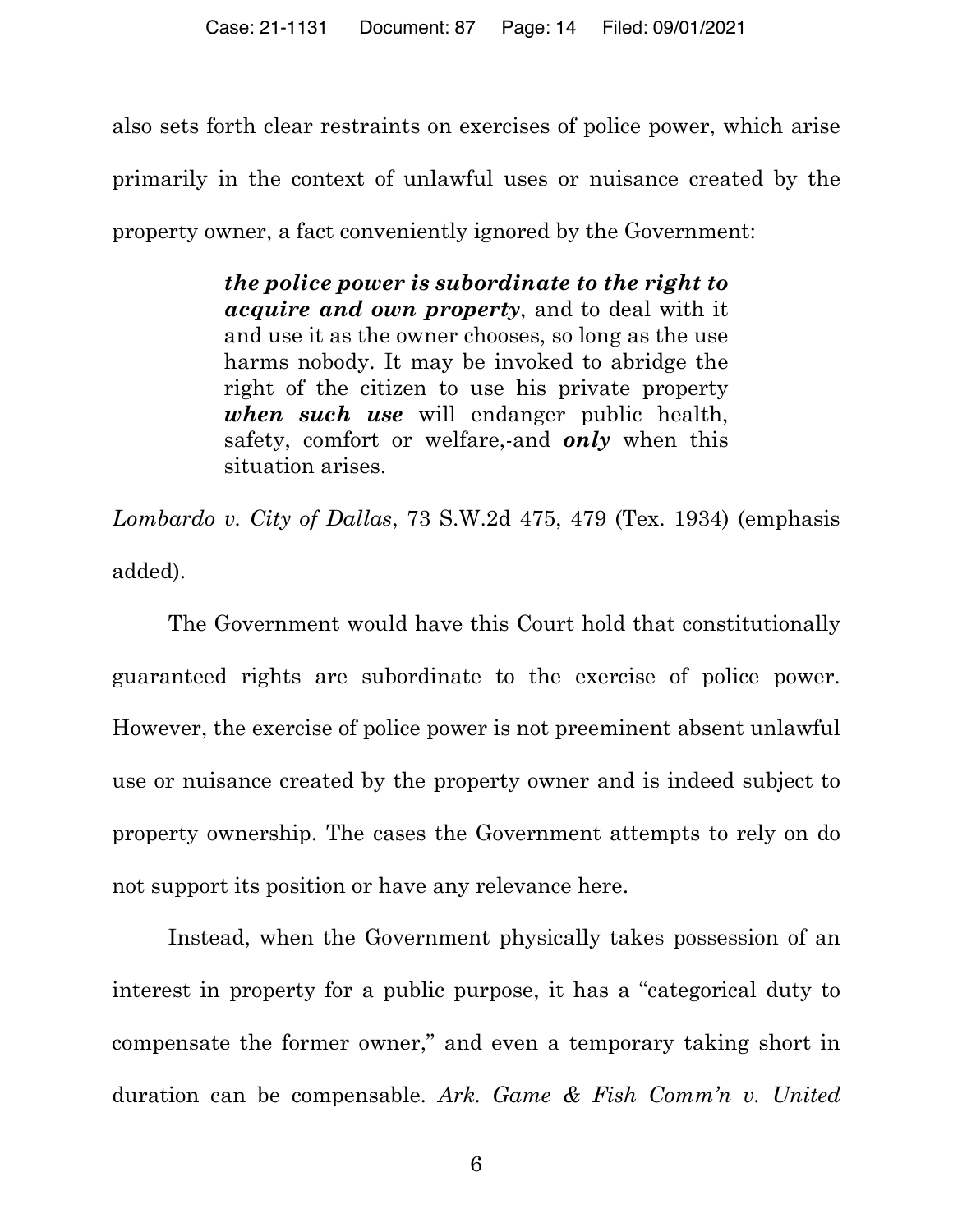*States*, 568 U.S. 23, 31 (2012); *Ark. Game & Fish Comm'n v. United States (Arkansas Game & Fish II)*, 736 F.3d 1364, 1369 (Fed. Cir. 2013). These constitutional requirements cannot be circumvented by the Government's ex post facto declaration of exercise of police powers. *Pumpelly v. Green Bay & Miss. Canal Co.*, 80 U.S. 166, 177–78 (1871).

## **B. The cases cited by the Government to support its controlled release after unprecedented rainfall argument are not dispositive.**

The Government alleges that Texas courts have "repeatedly rejected claims for takings from the controlled release of water from reservoirs in response to unprecedented rainfall." (Gov.Brief.20). The cases the Government cites do not support its position, nor are they binding precedent in Houston. (App.Brief, 41). *Wickham v. San Jacinto River Auth*, 979 S.W.2d 876, 884 (Tex. App.—Beaumont 1998, pet. denied) (water released from dams was flowing into river and mixing with other tributaries before overflowing its banks and flooding plaintiffs' homes; neither the lake nor its dam, from which water was released, were designed to function as a flood control facility); *Sabine River Auth. v. Hughes*, 92 S.W.3d 640, 642 (Tex. App.—Beaumont 2002, pet. denied) (reservoir output first flowed into river through man-made channels and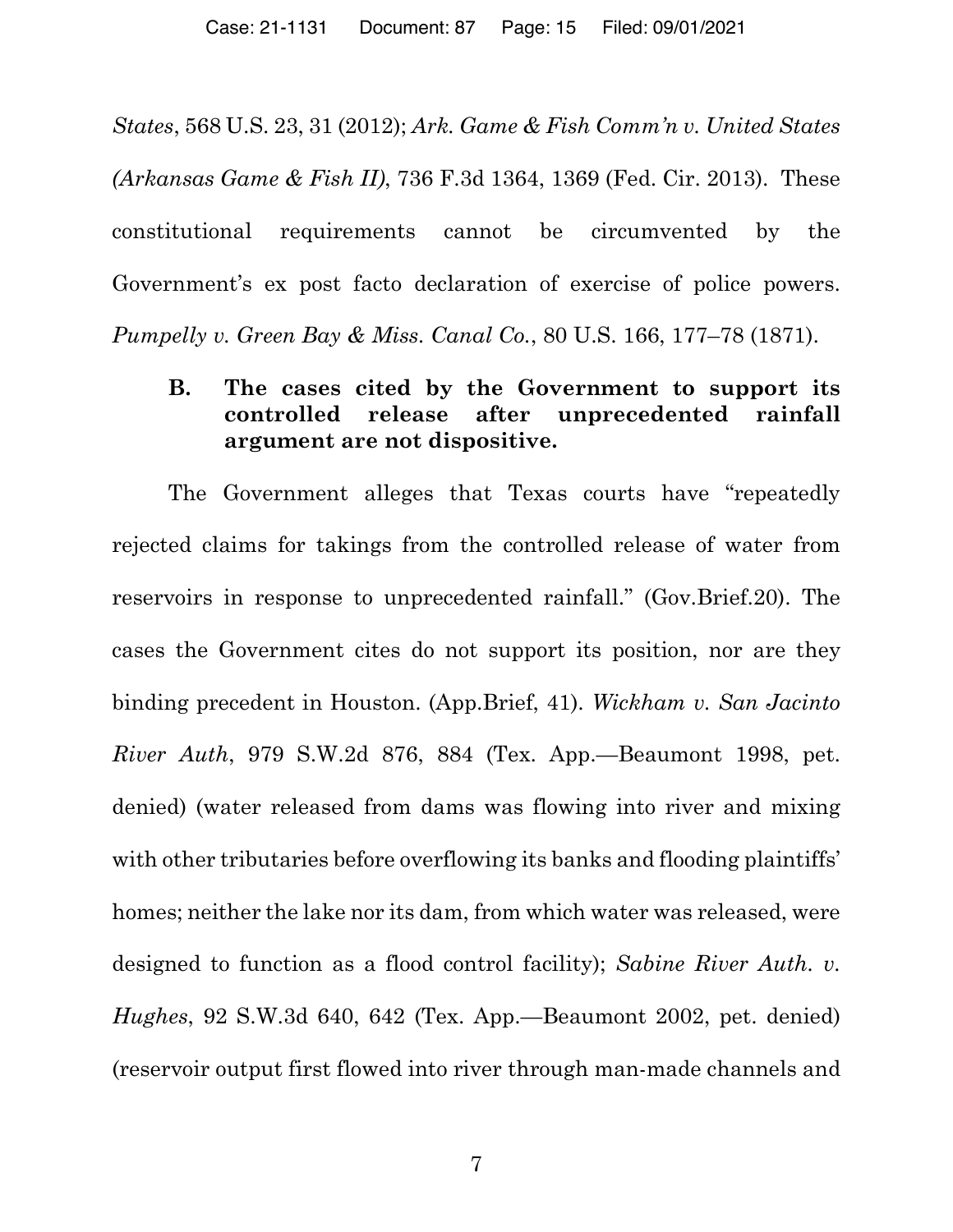then mixed with water in bayou before running into the river and overflowing, causing flooding); *Waller v. Sabine River Auth. of Tex.*, No. 09-18-00040-cv, 2018 WL 6378510, at \*8 (Tex. App.—Beaumont Dec. 6, 2018, no pet.) (dam not designed as a flood control dam; distinguished *Ark. Game & Fish*, 568 U.S. at 23).

Instead, there are ample applicable Texas cases that support Appellants' position. *Tarrant Reg'l Water Dist. v. Gragg*, 151 S.W.3d 546 (Tex. 2004);2 *Kopplow Dev., Inc. v. City of San Antonio*, 399 S.W.3d 532 (Tex. 2013); *San Jacinto River Authority v. Burney*, 570 S.W.3d 820 (Tex. App.—Houston [1st Dist.] 2018), *aff'd sub nom*, *San Jacinto River Authority v. Medina*, -- S.W.3d --, 2021 WL 1432227 (Tex. 2021);3 *San* 

<sup>2</sup> The Government did not address Appellants' arguments regarding *Gragg*'s applicability in their Brief, and where *Gragg* was briefly referenced in its response, it is only noted as "cited in Beck Redden Brief," entirely ignoring these Appellants' arguments.

<sup>3</sup> The Government alleges *Medina*, issued after opening briefs were filed, is not dispositive because the decision did not consider the merits of the Takings claim or the property interests asserted. (Gov.Brief.23, n. 2). This is because the Authority in *Medina* appealed only the trial court's denial of the motion to dismiss as to the statutory takings claims, since the *Burney* court vacated the dismissal of the plaintiffs' inverse condemnation claims, finding the trial court lacked jurisdiction, as civil county courts at law had exclusive jurisdiction of the claims. *Burney*, 570 S.W.3d at 838; *Medina*, 2021 WL 1432227. However, Appellants cited *Burney* in the trial court below, as showing Texas' recognition of flowage easements. Appx2908.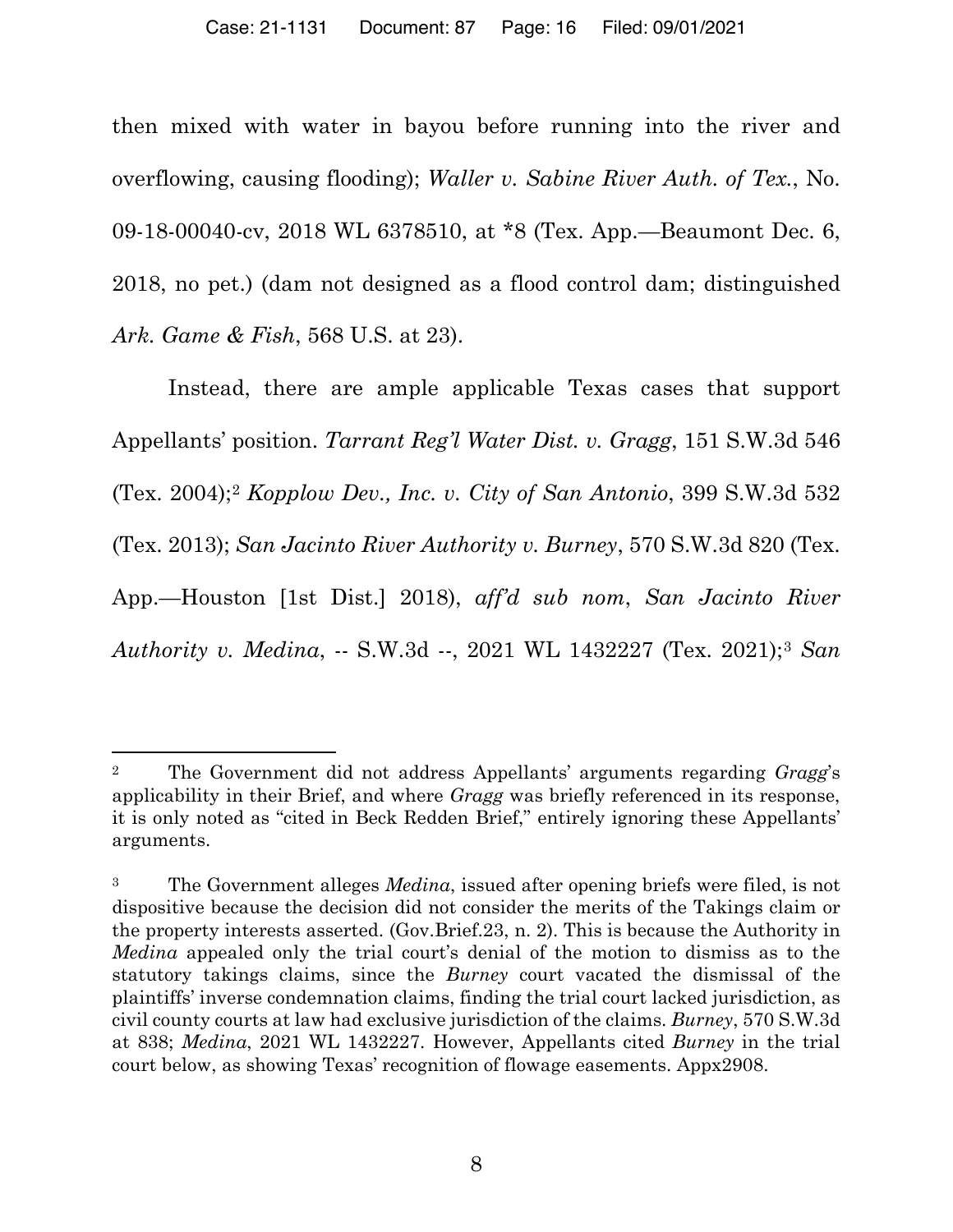*Jacinto River Authority v. Bolt*, No. 01-18-00823-cv, 2019 WL 2458987 (Tex. App.—Houston [1st Dist.] June 13, 2019, pet. filed).

The Government attempts to foreclose its Takings liability by arguing outflow from the dams was far less than inflow. (Gov.Brief.20). However, that is not the entirety of the inquiry. *Wickham* and *Hughes* both note that the outflow was less than inflow, however, both also note that the water released from the dams mixed with other water before overflowing and flooding the plaintiffs' properties. As stated in *Arkansas Game & Fish*, and reiterated in *Waller*, Takings claims turn on the specific facts that led to the flood. 568 U.S. at 34, 37. The specific facts that are relevant here involve the Government's intentional and knowing release of federal water, as are set forth at length in Appellants' Brief. (App.Brief.1–24). The CFC's decision should be reversed.

## **C. The Government's argument that it has no liability in failing to act against Acts of God are inapplicable here.**

The Government alleges that Texas courts have rejected a theory that a government's failure to safeguard property against Acts of God gives rise to property damage claims and governments cannot be expected to insure against every misfortune occurring within their geographic boundaries on the theory that it could have done more.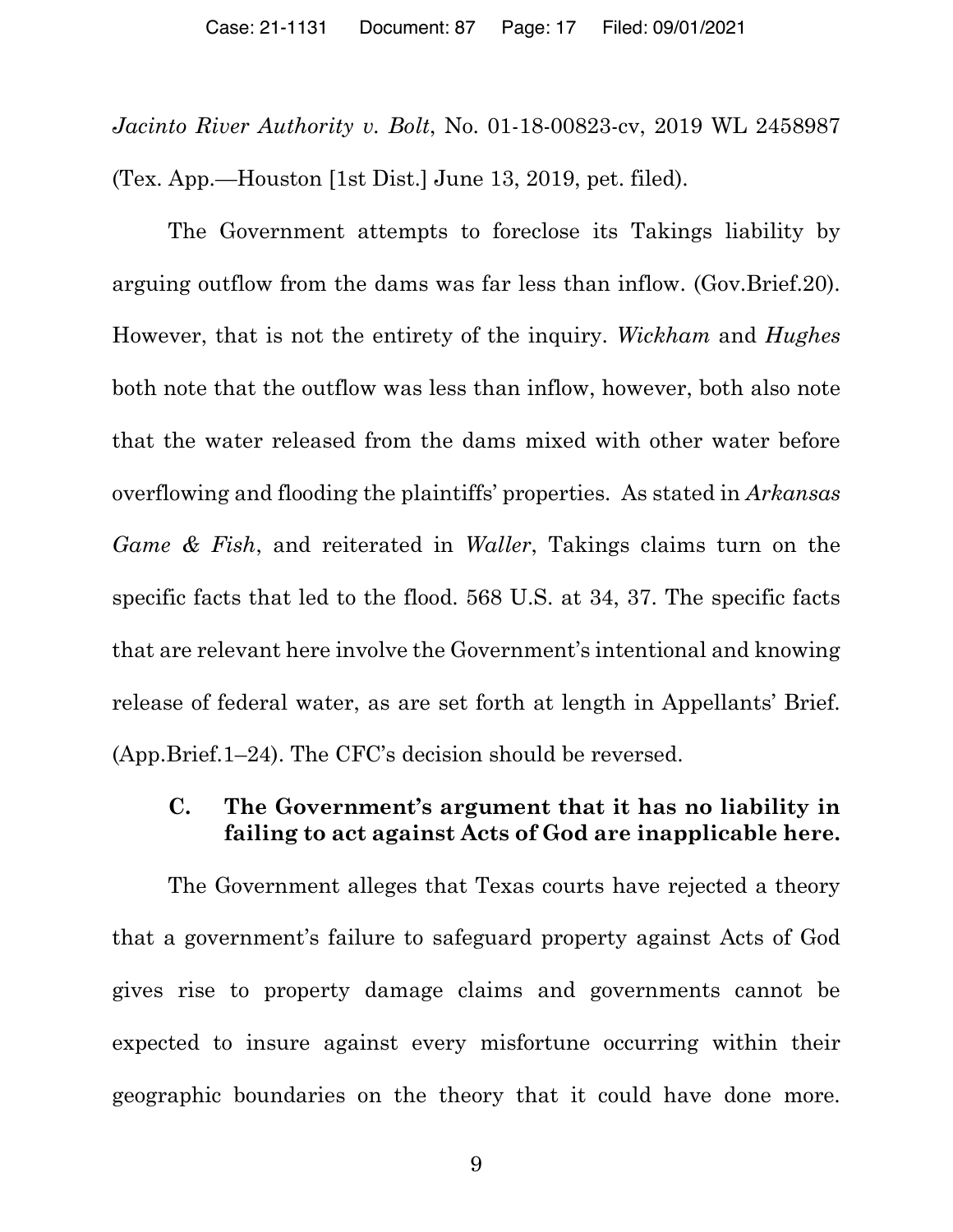(Gov.Brief.20–21). Simply, Appellants do not seek to hold the Government responsible on the theory that it could have done more. Instead, Appellants seek to hold the Government responsible for the affirmative act it took by releasing the dams. (App.Brief, *passim*).

Moreover, the act of the Corps releasing the dams was no act of God, instead it was an intentional, authorized act of the Government. The cases the Government cites in support of its Act of God arguments are not dispositive. (Gov.Brief.21 (citing *Luther Transfer & Storage, Inc. v. Walton*, 296 S.W.2d 750 (Tex. 1956) (negligence case between private parties after flood damaged items stored in warehouse; no affirmative act by other party alleged); *Benavides v. Gonzalez*, 396 S.W.2d 512 (Tex. App.—San Antonio 1965, no writ) (case between adjoining landowners following reservoir overflow after unprecedented rainfall; no affirmative act alleged); *Waller*, 2018 WL 6378510, at \* 5) (distinguishing *Arkansas Game & Fish*, *inter alia*, because it did not indicate whether a hydroelectric power plan subject to FERC regulations was involved)).

Then, the Government argues that the Corps was operating the dams "to control flooding in the face of the extraordinary volume of rainfall from Hurricane Harvey, an 'Act of God' under Texas law."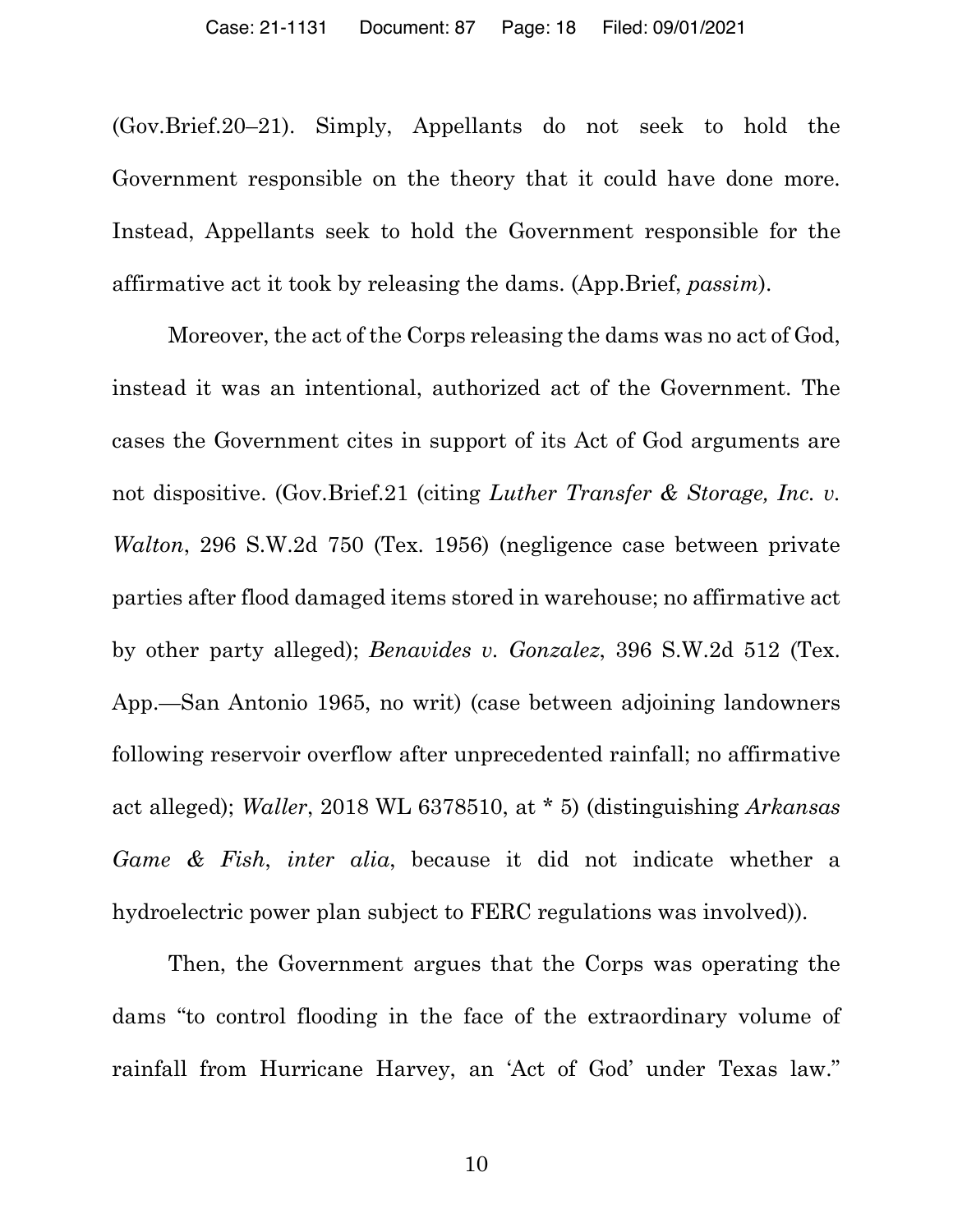(Gov.Brief.21). The cases cited by the Government do not support that position. *Harris Cnty. Flood Control Dist. v. Kerr*, 499 S.W.3d 793, 795 (Tex. 2016) (pre-Harvey case, wherein plaintiffs flooded by White Oak Bayou alleged county's unmitigated upstream development caused flooding; no affirmative act alleged); *Landgraf v. Nat. Res. Conservation Serv.*, No. 6:18-cv-0061, 2019 WL 1540643 (S.D. Tex. Apr. 9, 2019) (characterizing storm surge from Harvey that pushed debris onto plaintiffs' property an "act of God")). As such, the cases cited by the Government are not dispositive. The CFC's order should be reversed.

## **D. The Government argument that property interests are limited by the owners' expectations as of the date they acquired the property fails.**

The Government alleges that a property owners' interests are limited by their expectations as of the date they acquired the property. (Gov.Brief.22–23). The cases the Government cites do not support this position. *City of Tyler v. Likes*, 962 S.W.2d 489 (Tex. 1997) (negligent construction suit against city foreclosed as it pre-dated Texas Tort Claims Act's waiver of immunity); *City of Dallas v. Winans*, 262 S.W.2d 256 (Tex. Civ. App.—Dallas 1953, no writ) (nuisance abatement suit against city caused by discharge of storm waters through under-street culvert)).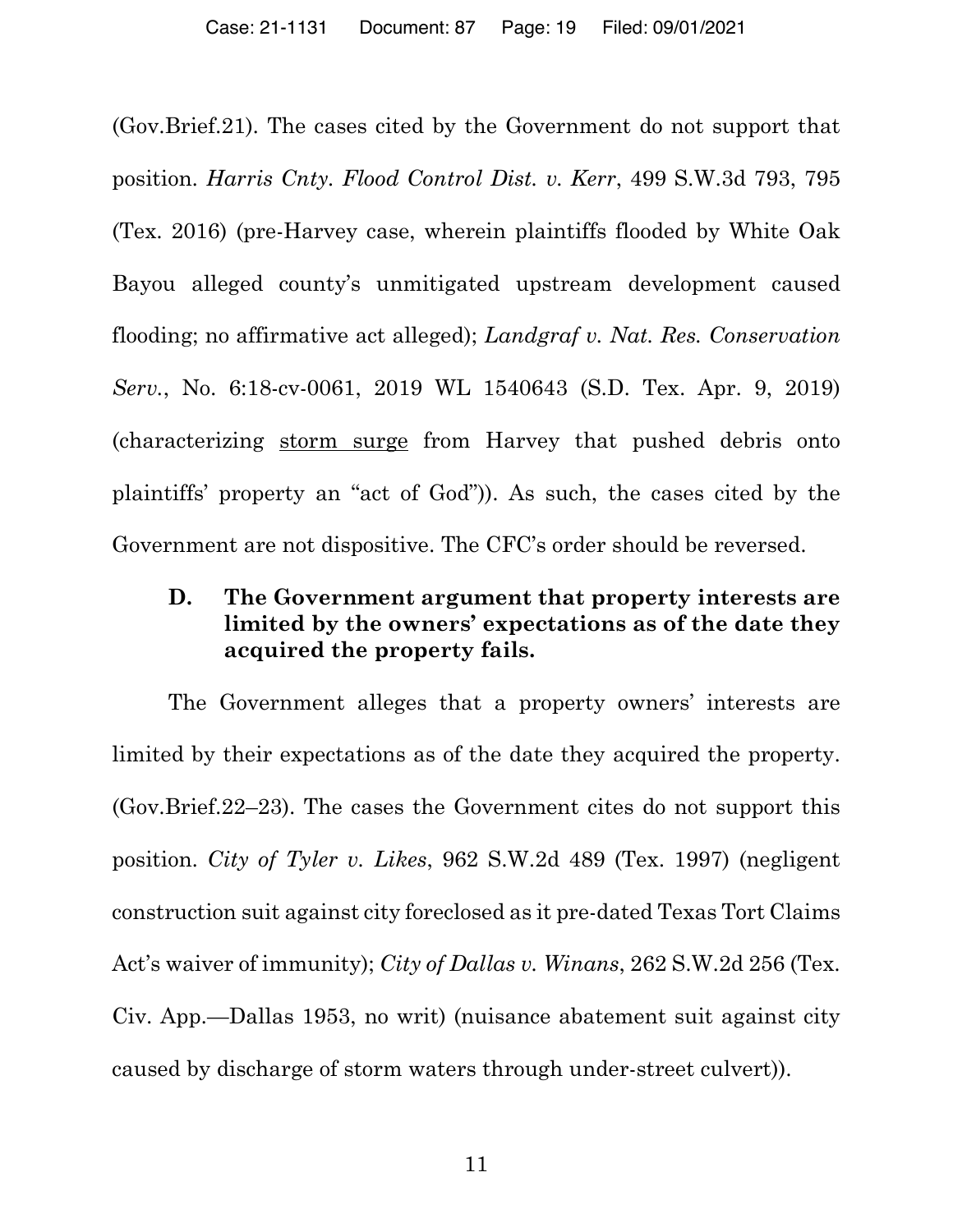The Government argues that because Appellants purchased their properties between 1976 and 2015, the property interests acquired were subject to the Project's flood control operations. (Gov.Brief.23). Simply, this argument is absurd. It is notable that prior to Harvey, the Government's release from the dams never exceeded 4,000 cfs. (App.Brief.11). The result the Government seeks is that if a government project exists near properties, the Government can do as it pleases carte blanche, and landowners' property rights are subject to that project, even if it means the property is flooded for weeks and unusable for months or years. (App.Brief.53). Essentially, what the Government argues for here is a permanent flowage easement which it never purchased in each Appellants' properties by virtue of the Project for which it does not have to compensate Appellants. This argument is not supported by law, nor should it be adopted by this Court. The CFC's order should be reversed.

## **II. The Government's analysis of Federal law rests on inapplicable statutes and case law.**

Just as the Government misinterpreted Texas law and sought to apply cases that have no relevance in the analysis here, the Government does the same with Federal law. (Gov.Brief.24–32).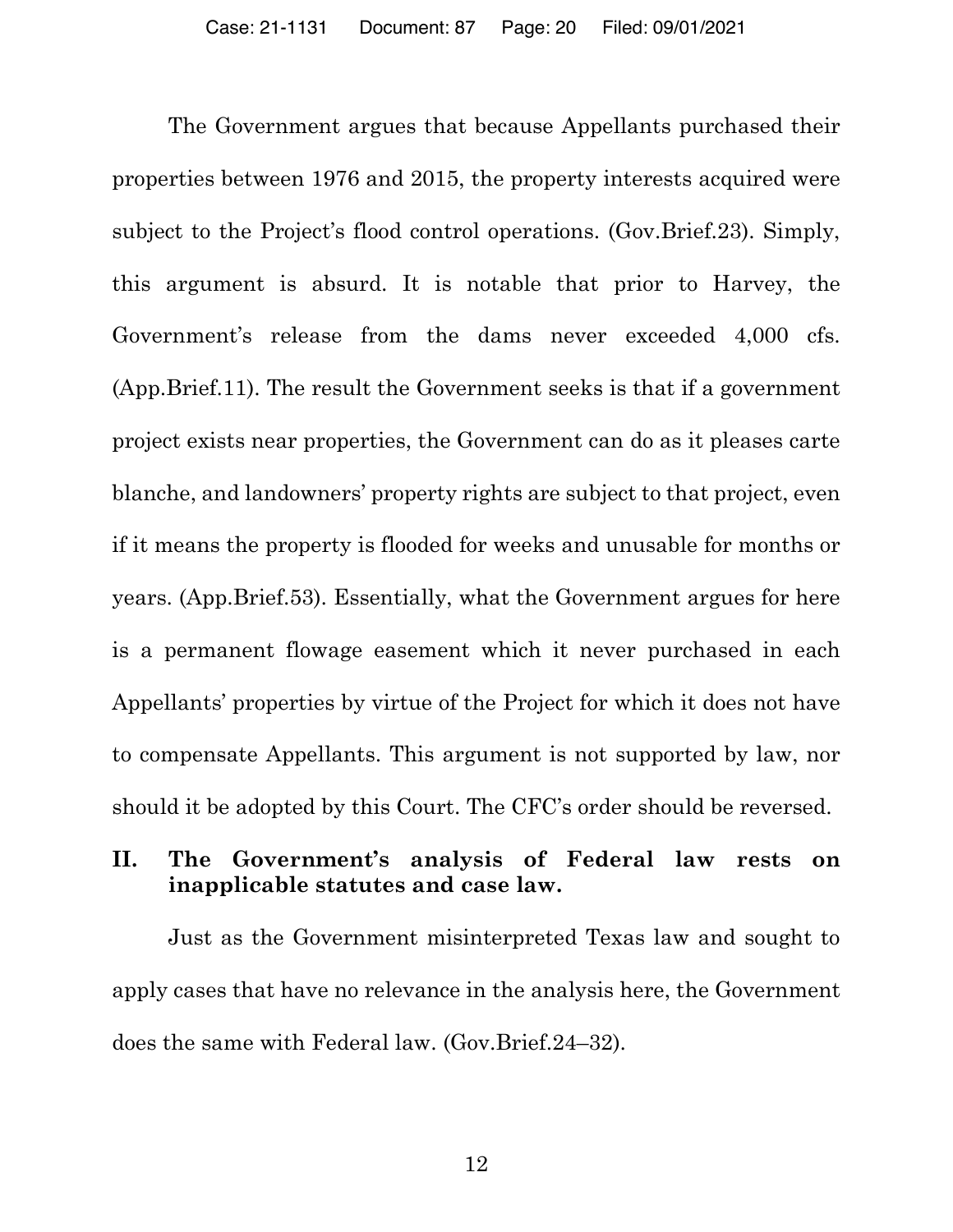#### **A. The Flood Control Act ("FCA") does not apply here.**

The Government first argues that Section 3 of the FCA expressly disclaims the creation of private property interests in federal flood control structures. (GovBrief.24). The Government also argues that the FCA absolves it of liability for consequential damages. (*Id.*, 25).

The FCA states: "[n]o liability of any kind shall attach to or rest upon the United States for any damage from or by floods or flood waters at any place." 33 U.S.C. § 702c. In short, the FCA immunizes the Government from **tort liability** for flooding under the broad circumstances set forth in the statute. *See, e.g.*, *Ideker Farms, Inc. v. United States*, 136 Fed. Cl. 654, 693 (2018). The Government fervently cites *United States v. James*, 478 U.S. 597 (1986) for its broad interpretation of the FCA without acknowledging that *Central Green Co. v. United States*, 531 U.S. 425, 436 (2001) abrogates the sweeping proposition *James* sets forth that "flood" and "flood waters" apply to all waters contained in or carried through a federal flood control project for purposes of or related to flood control, as well as to waters that such projects cannot control. *Id.*

Appellants did not allege Government wrongdoing or even attempt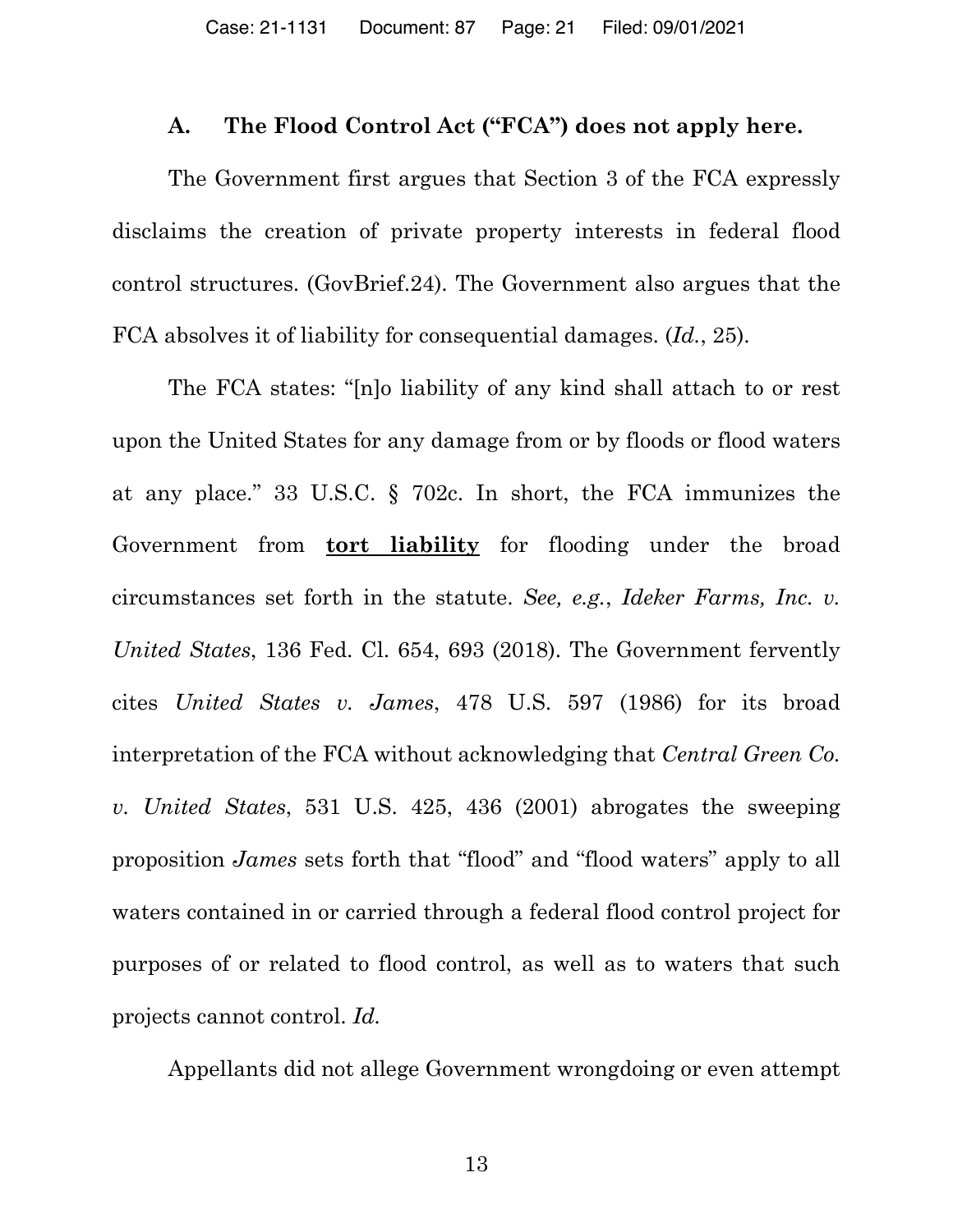to invoke tort jurisdiction in the CFC. (App.Brief.27–28). Thus, because the FCA immunizes the Government from **torts** related to its flood projects, and because this case is not a tort case, the FCA is not dispositive or applicable here. The Government seems to argue the FCA would apply to any suit associated with flood control projects. (Gov.Brief.25). However, even the cases the Government cites purportedly supporting this proposition acknowledge that "the constitutional prohibition against the taking of private property for public use without just compensation was kept in view" considering the FCA. *Nat'l Mfg. Co. v. United States*, 210 F.2d 263, 270 (8th Cir. 1954) (citing *Sponenbarger v. United States*, 308 U.S. 256 (1939)). FCA and Takings claims can be reconciled by acknowledging that the FCA immunizes the Government from tort liability, and that constitutional claims, which require an affirmative/intentional act of the Government, are not tort claims and are thus not subject to the FCA's limitations.

The Government argues that recognizing Takings liability for "hurricane-induced flooding" would "substantially impede the Government's willingness to undertake beneficial flood control projects." (Gov.Brief.26). The evidence in the record below establishes that the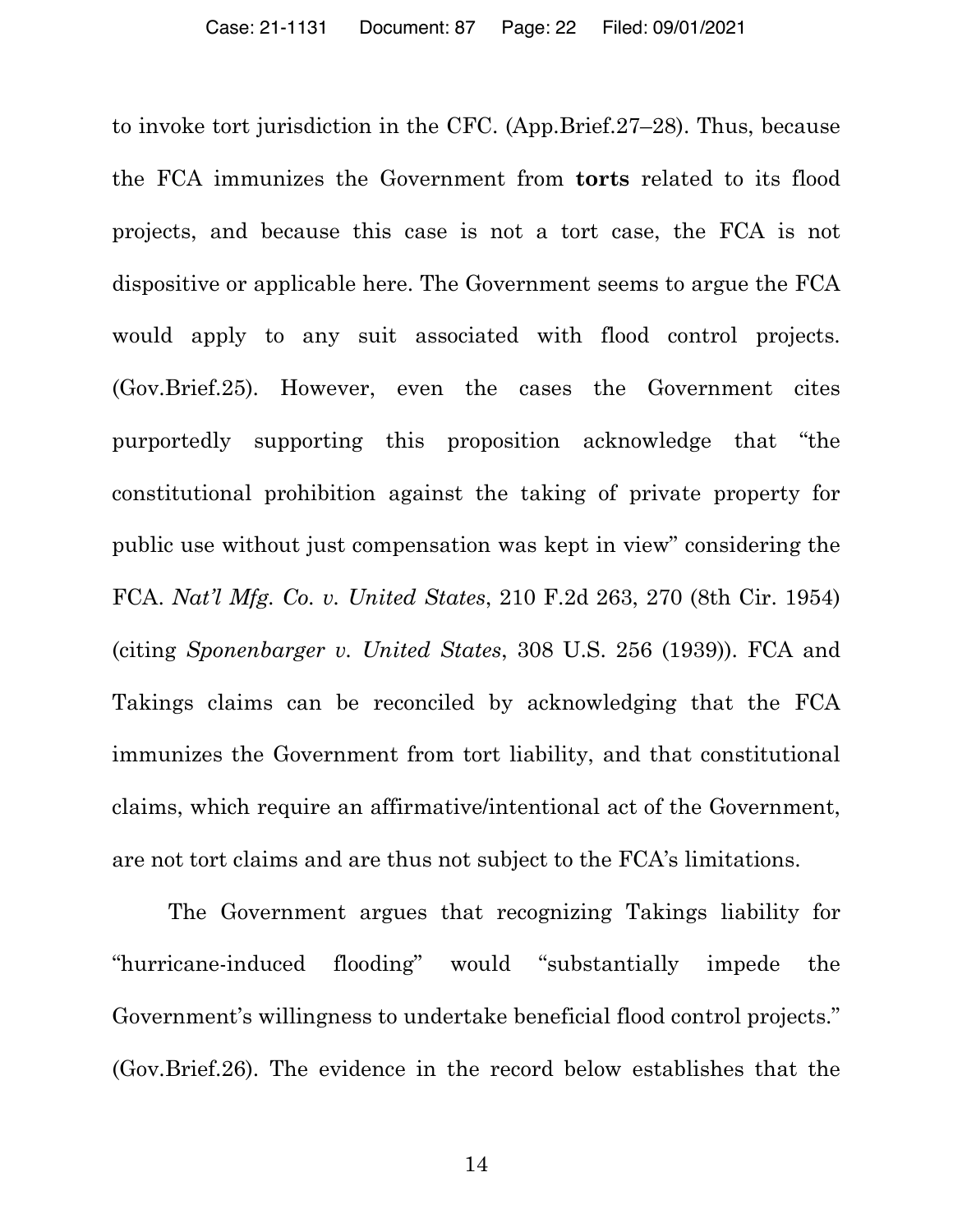inundation of Appellants' properties occurred only after the Government made the intentional decision to release the federal waters held in the Reservoirs. (App.Brief.29). The Government's mischaracterization of Appellants' claim as "hurricane-induced flooding" should not absolve it of liability, as that is not the harm from which Appellants seek relief. Instead, Appellants pursue this case against the Government for the Taking that resulted when it directed authorized controlled releases from the dams. (App.Brief.27). The authorized controlled releases are clearly at odds with the notion that the flooding was either uncontrolled or hurricane-induced.

The Government alleges that "the benefitting landowners . . . acquire a private property interest in flood controls" when the Government undertakes flood control projects. (Gov.Brief.27). This position clearly ignores that the Supreme Court, this Court, and state law have recognized flowage easements as a property interest held by landowners. (App.Brief.36–43, flowage easement law and analysis). It also ignores that in this case, the dams were built to benefit and protect Downtown Houston and the Houston Ship Channel. (App.Brief.7).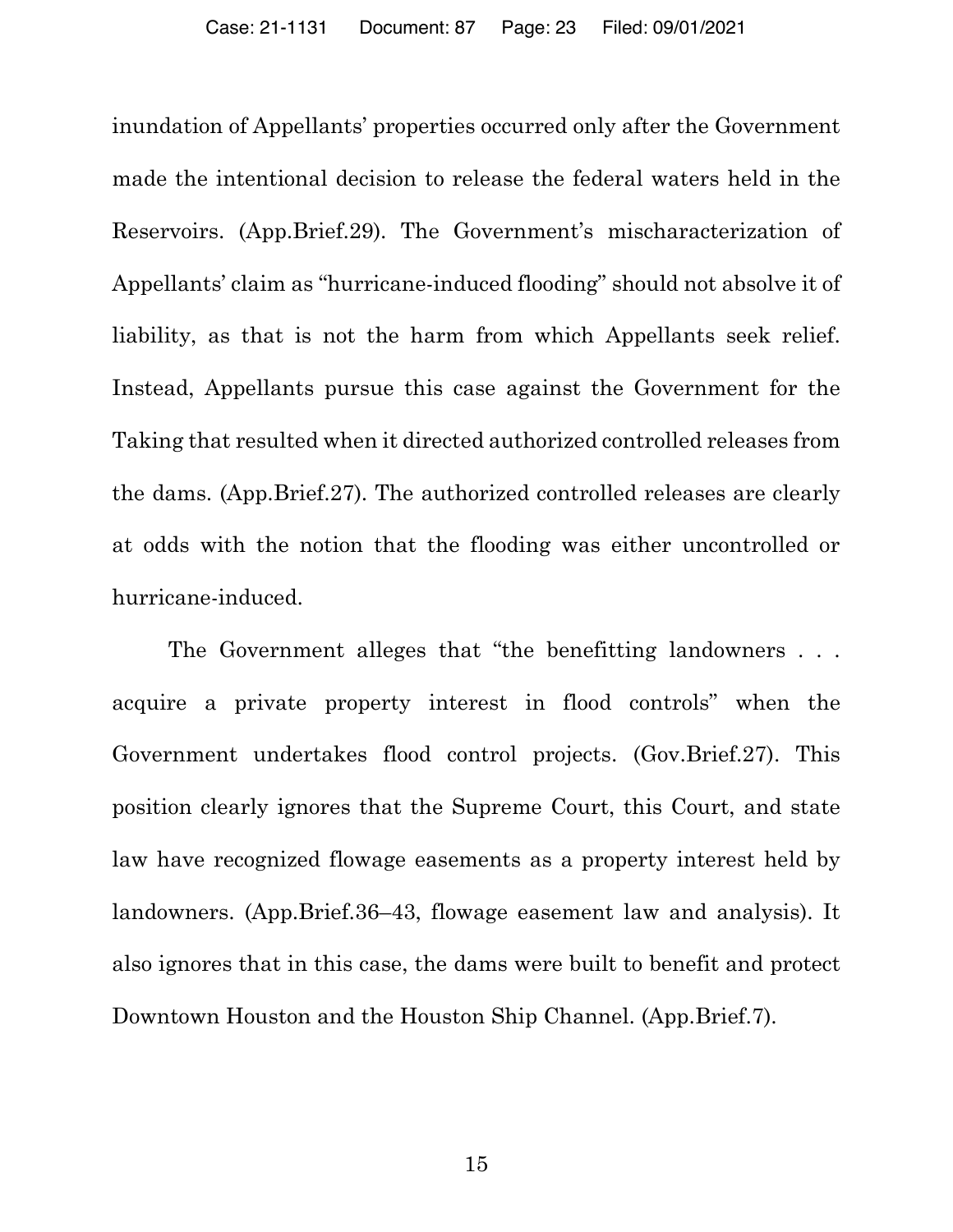## **B. The Government's argument regarding the Corps' police power lacks merit.**

The Government argues that Appellants' property rights are subject to the Corps' police power. (Gov.Brief.28). To support this argument, the Government alleges that when government action reflects a "pre-existing limitation" on the landowner's title, no compensation is owed, even for a permanent occupation. (*Id.*). The Government cites *Bowditch v. Boston*, wherein it was absolved of liability for the destruction of real and personal property to prevent the spread of a fire. *Bowditch v. Boston*, 101 U.S. 16 (1880). However, in *Bowditch*, the Government did not start the fire that it sought to stop. Here, Appellants' properties either had not flooded at all prior to the Corps' controlled releases or had flooded and the water had receded by the time the dams were released. Thus, here, the Government's release of the dams is akin to the Government destroying property in the name of putting out a fire that simply did not exist.

Further, *YMCA*, cited by the Government for the proposition that a temporary, unplanned occupation of a building due to military necessity was not a Taking does not support the Government's position. (Gov.Brief.28 (citing *Nat'l Board of YMCA v. United States*, 395 U.S. 85,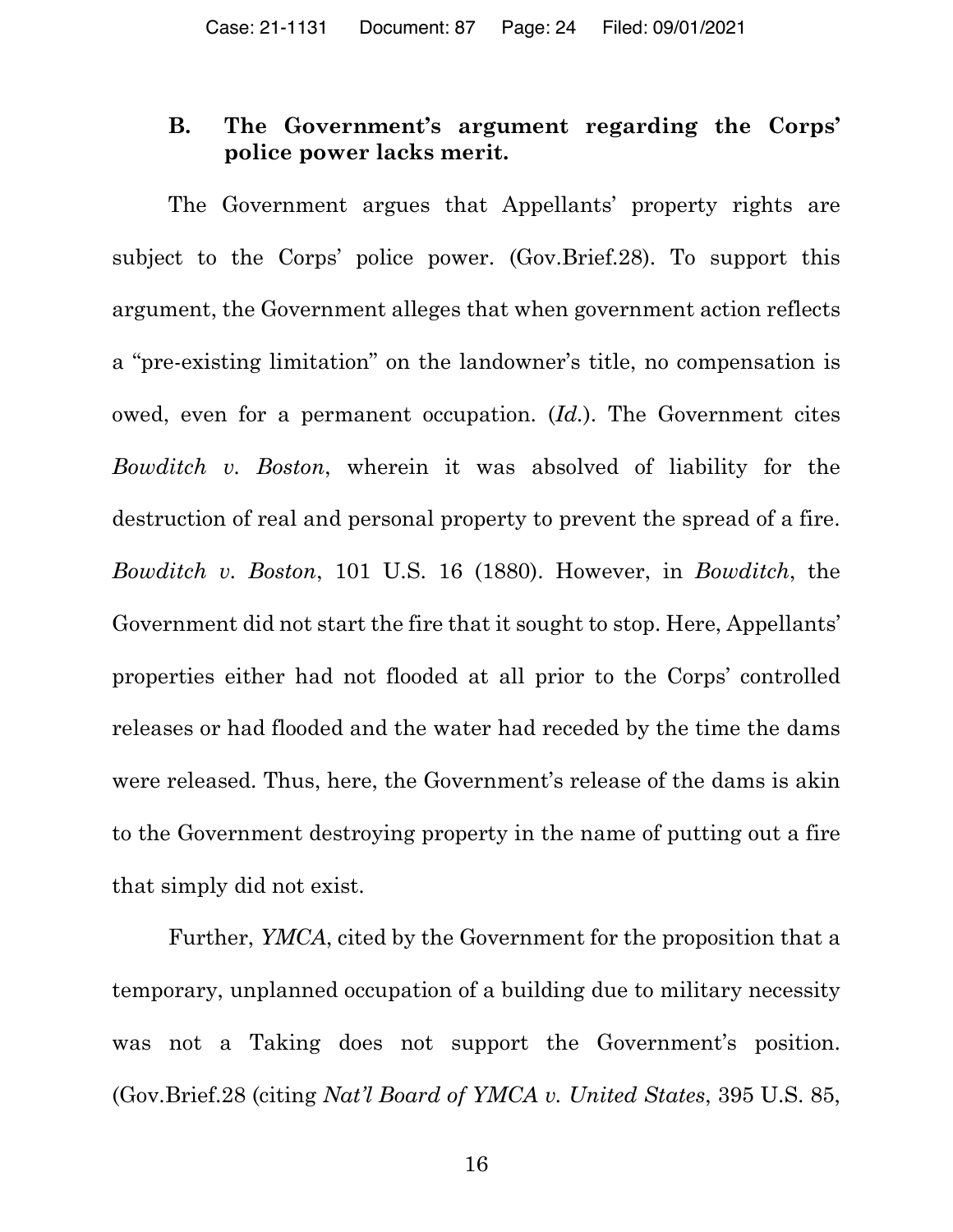90 (1969) (military presence in building overnight following riots; holding "[t]he military had made no advance plans to use petitioners' buildings as fortresses in case of a riot.")). The same cannot be said for this case. During Harvey, the Corps used models to foresee the extent of the downstream inundation that would likely occur, down to the intersection and block. (App.Brief.12). Corps personnel wrote: "If we go over 4000 cfs in Buffalo Bayou we will have water in people's homes. 4000 cfs puts it in their yards, but living spaces stay dry." (*Id.*). The Government **knew** where the damage would occur and intended for downstream properties to house water it released from the dams.

The Government argues again that all properties are subject to exercise of police power. (Gov.Brief.28). The cases the Government cites are simply not instructive to the analysis or conclusion that must be reached here. Instead, the cases cited by the Government are irrelevant. *Bennis v. Michigan*, 516 U.S. 442 (1996) (forfeiture case); *Lech v. Jackson*, 791 Fed. Appx. 711 (10th Cir. 2019) (police attempting to apprehend suspect in home exercise of police power, not eminent domain); *Hurtado v. United States*, 410 U.S. 578 (1973) (grand jury participation when properly summoned is "clearly recognized" public duty); *Barnes v. Glen*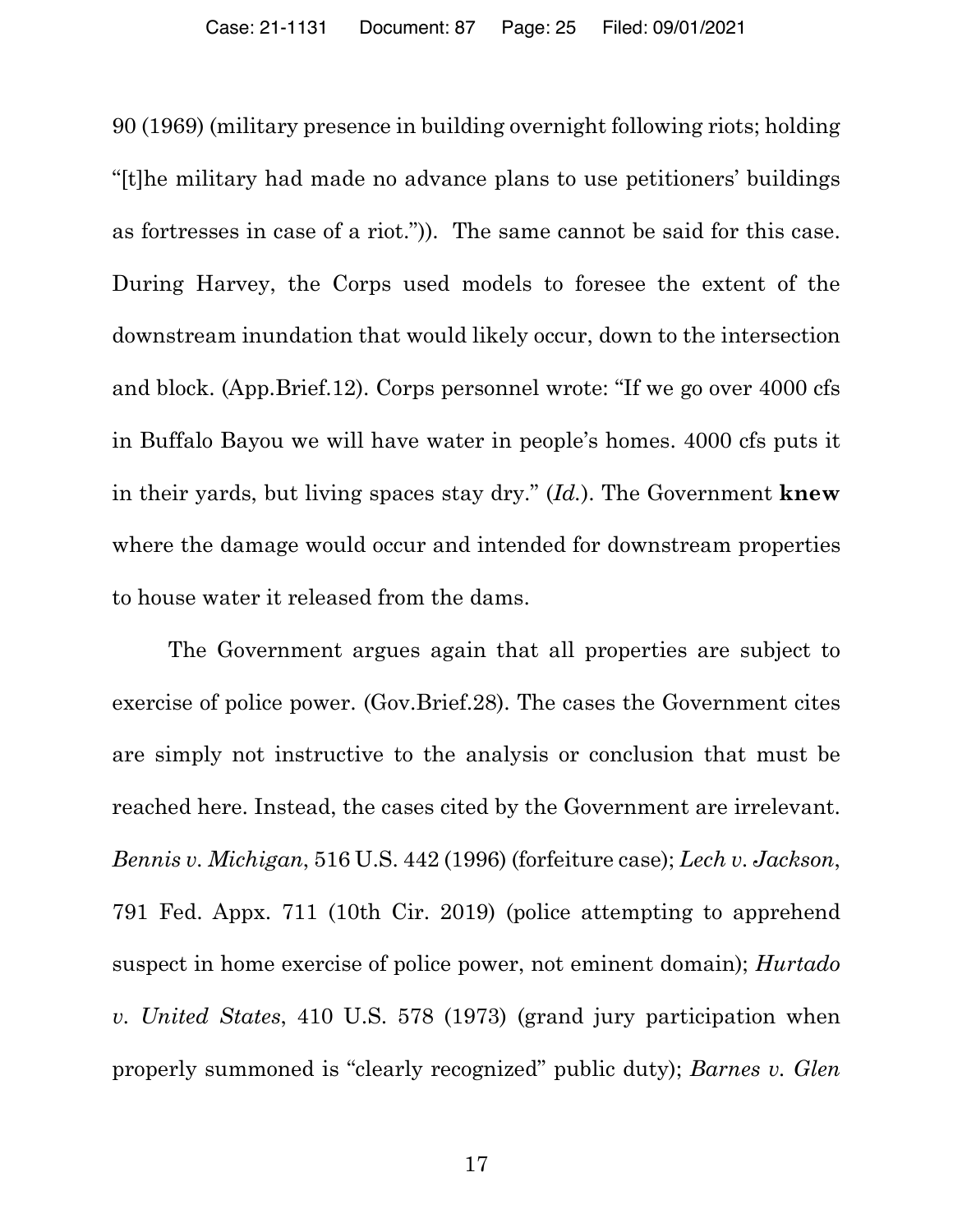*Theatre, Inc.*, 501 U.S. 560 (1991) (First Amendment case; public indecency statute); *Lambert v. California*, 355 U.S. 225 (1957) (due process case); *Chicago Burlington & Quincy Railway Co. v. Ill.*, 200 U.S. 561 (1906) (rights of railroad to a bridge over natural watercourse not superior to right of public to use the watercourse for the purpose of draining land, as required by state farm drainage act); *Mugler v. Kansas*, 123 U.S. 623 (1887) (Fourteenth Amendment case); *Bachmann v. United States*, 134 Fed. Cl. 694 (2017) (marshals entering and damaging house to arrest suspect exercise of police power, not eminent domain); *Monongahela Bridge Co. v. United States*, 216 U.S. 177 (1910) (statute requiring navigable waters to be free from unreasonable obstruction); *Miller v. Shoene*, 276 U.S. 272 (1928) (state statute with "comprehensive scheme" for condemnation and destruction of infected trees, declaring same public nuisance, not a Taking).

The Government alleges the Corps operated the Project "in accordance with the Manual to protect human lives, Project infrastructure, and private property." (Gov.Brief.30). In their Brief, Appellants established how this, among the other Government actions, is a Taking. (App.Brief.48). Importantly, this case arises from the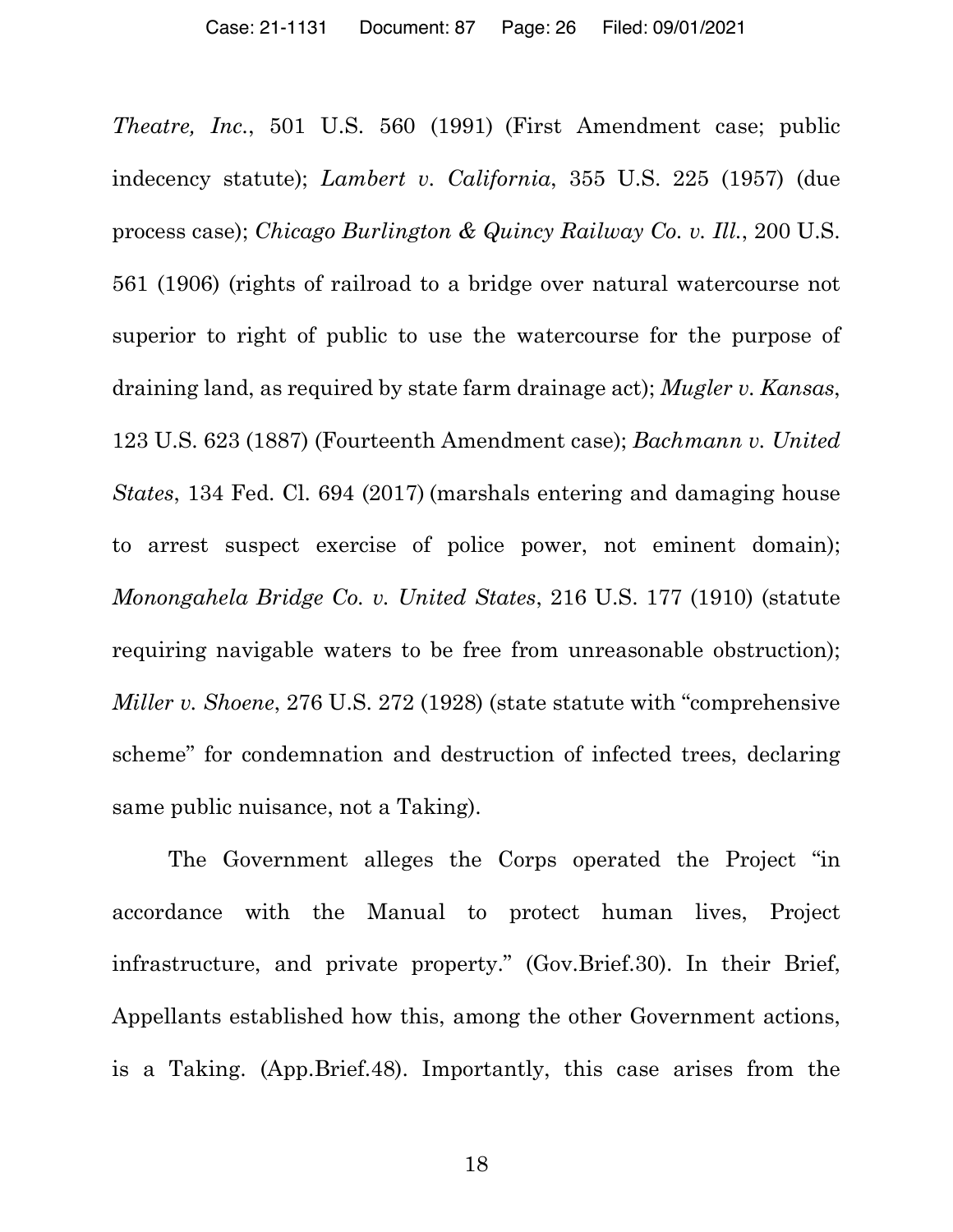Government's deliberate release of federally-held dam water as an integral part of authorized operations. (App.Brief.14). Additionally, the Corps' Manual takes a categorical flowage easement where it had none and where no emergency was declared. (App.Brief.48–49).

The Government argues that Appellants' property ownership is limited by the exercise of police power, which is alleged to be the Corps' operation of the gates during a hurricane. (Gov.Brief.30). The Government seeks a finding that the Corps' operation of dam gates during a hurricane is *always* an exercise of police power. As the Supreme Court stated in *Arkansas Game & Fish*, Takings claims turn on the specific facts that led to the flood. 568 U.S. at 34, 37. The same is true here.

The Government alleges that regardless of the *choice* it made leave the gates closed or conduct controlled releases—water would have ended up on someone's property. (Gov.Brief.31). This again invokes the trolley problem—does the Government do nothing, leave the trolley on the track it was on, and let the dams spill over? Or does the Government take an affirmative action and divert the trolley, flooding properties downstream that were not in danger of flooding otherwise? As the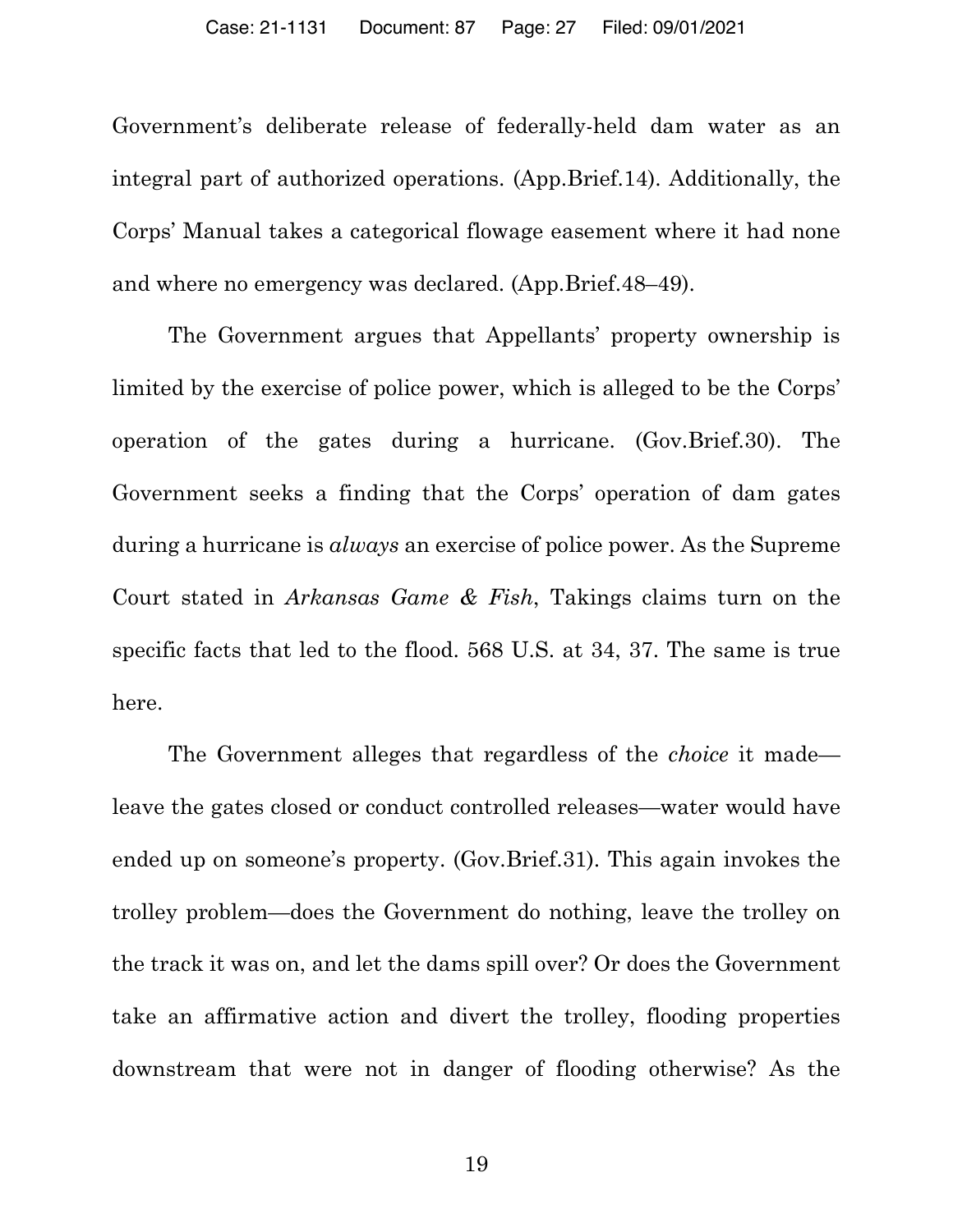Government recognizes, it had a *choice*. When it took an affirmative action in conducting the controlled releases, directing the water over which it had control and flooding properties downstream, it chose to take a flowage easement in downstream properties where it had none. The Constitution directs that it must justly compensate Appellants in these circumstances.

## **III. The Government's "alternative grounds" upon which the CFC's order should purportedly be upheld lack merit.**

The Government argues that the CFC's judgment may be upheld on alternative grounds. (Gov.Brief.32). Specifically, the Government alleges the Corps was not the cause-in-fact of the flooding, the "one-time" flooding that resulted from the Corps' controlled releases was not enough to constitute a Taking, and this Court cannot reverse and render judgment in Appellants' favor. (*Id.*). As established below, each of these grounds lack merit.

## **A. The Corps was the cause-in-fact of the flooding on Appellants' properties.**

The causation standard in a Takings case is: "what would have occurred" if the Government had not acted. *St. Bernard Parish Government v. United States*, 887 F.3d 1354, 1362 (Fed. Cir. 2018); *Alford*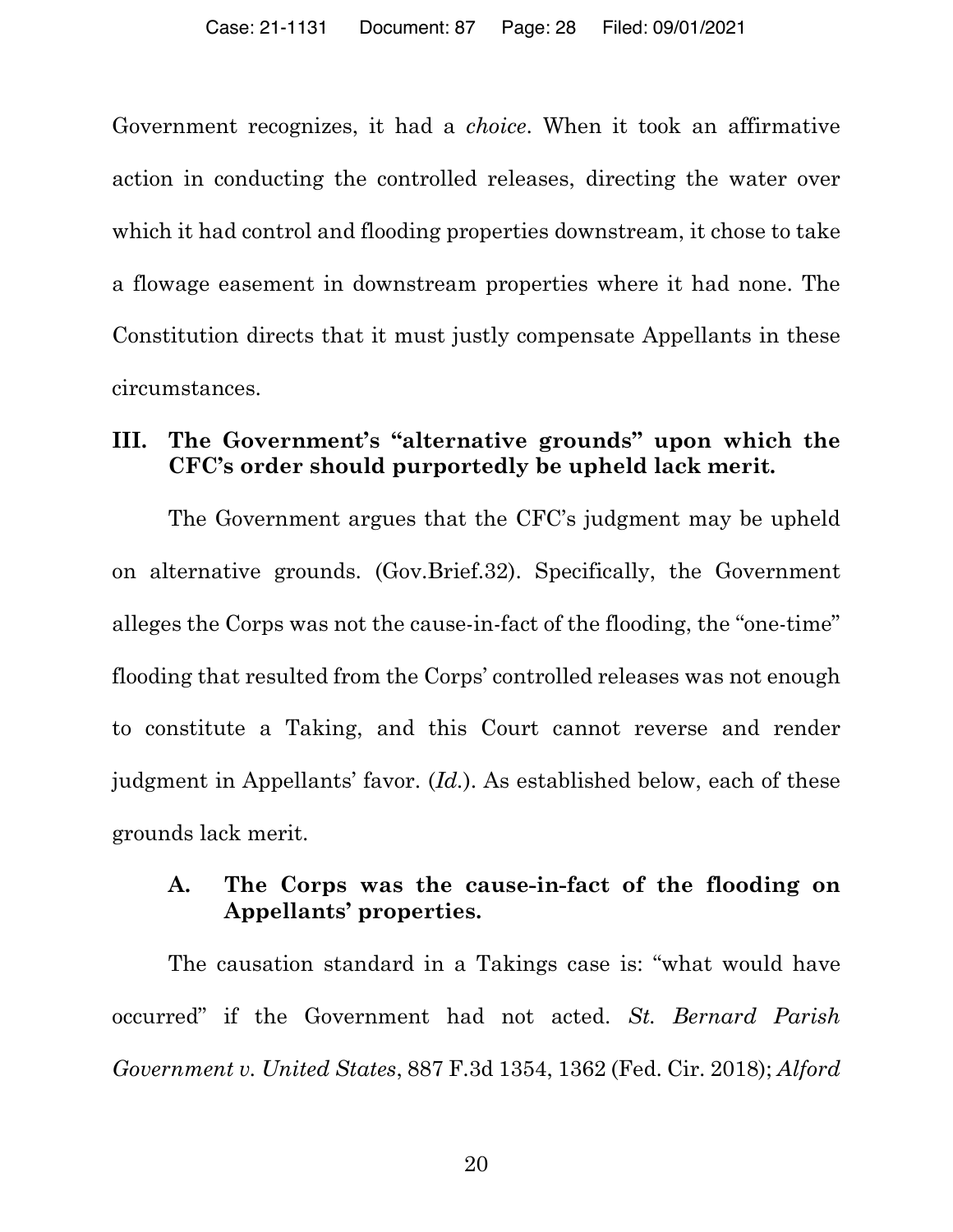*v. United States*, 961 F.3d 1380 (Fed. Cir. 2020); *United States v. Archer*, 241 U.S. 119, 132 (1916). To establish causation, a plaintiff must show that in the ordinary course of events, absent Government action, the plaintiff would not have suffered the injury. *St. Bernard Parish*, 887 F.3d at 1362. The Government argues it was not the cause-in-fact of Appellants' injuries, instead alleging that the appropriate causation standard is if the Project had never been built and operated according to the Manual. (Gov.Brief.32).

Appellants disagree that is the causation standard by which to assess this case (App.Brief.57), however, even if that were the standard, a Taking nevertheless occurs when operations "as designed" result in downstream flooding. *See Gragg*, 151 S.W.3d at 546.

Causation was established in the court below as a matter of law. According to the Government's expert, at least eight of the test properties would not have flooded but for the induced surcharges. The Government's expert modeled the actual flooding during Harvey as well as several alternative models, including a "gates closed" model indicating that eight of the 13 test properties would not have flooded but for the induced surcharges. (App.Brief.19). Appellants' expert agrees. (App.Brief.19). At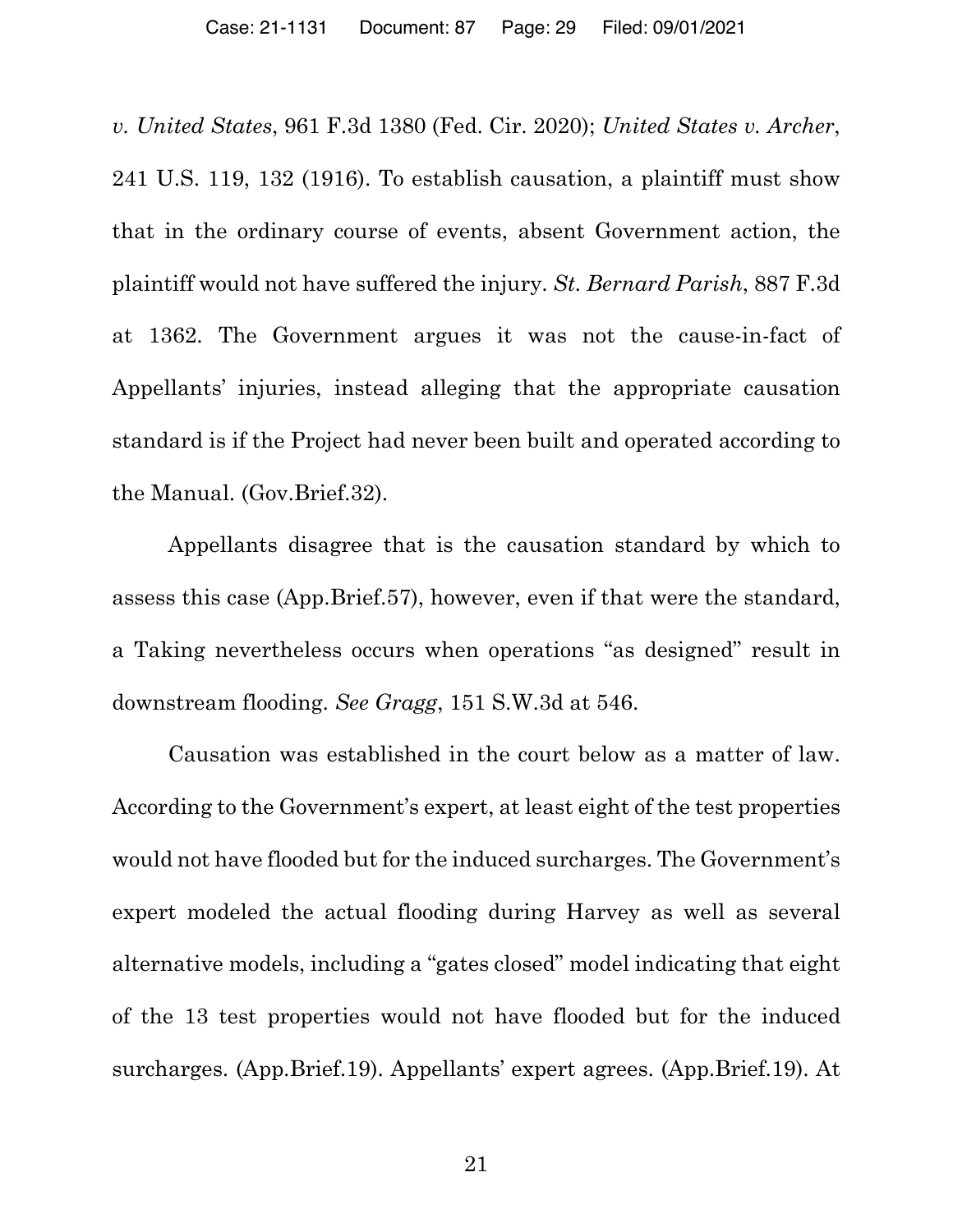the *very least*, there is an issue of disputed fact upon which summary judgment could not have been granted.

The Government argues the Corps' activities in providing flood control protection does not affect a Taking. (Gov.Brief.35). What the Government ignores is that a Taking does not *always* occur when the Corps provide flood control, however, a Taking *can* occur under certain circumstances, as are present here.

The Government also argues that "[i]t is undisputed" that the Corps operated the gates during Harvey in a manner that "mitigated the risk of downstream flooding" by keeping the gates closed. (Gov.Brief.38). The Government only looks at the action of keeping the dam gates closed for a period during Harvey, and completely ignores its risk-increasing activity of opening the gates, which not only increased the *risk* of downstream flooding, but did flood properties downstream.

Finally, the Government argues that Appellants' case is based on Government inaction rather than action and because the Government cannot be liable for a failure to act, only affirmative acts, the Government escapes liability. (Gov.Brief.39). The Government recharacterizes the nature of Appellants' case as a Takings case upon the Corps' failure to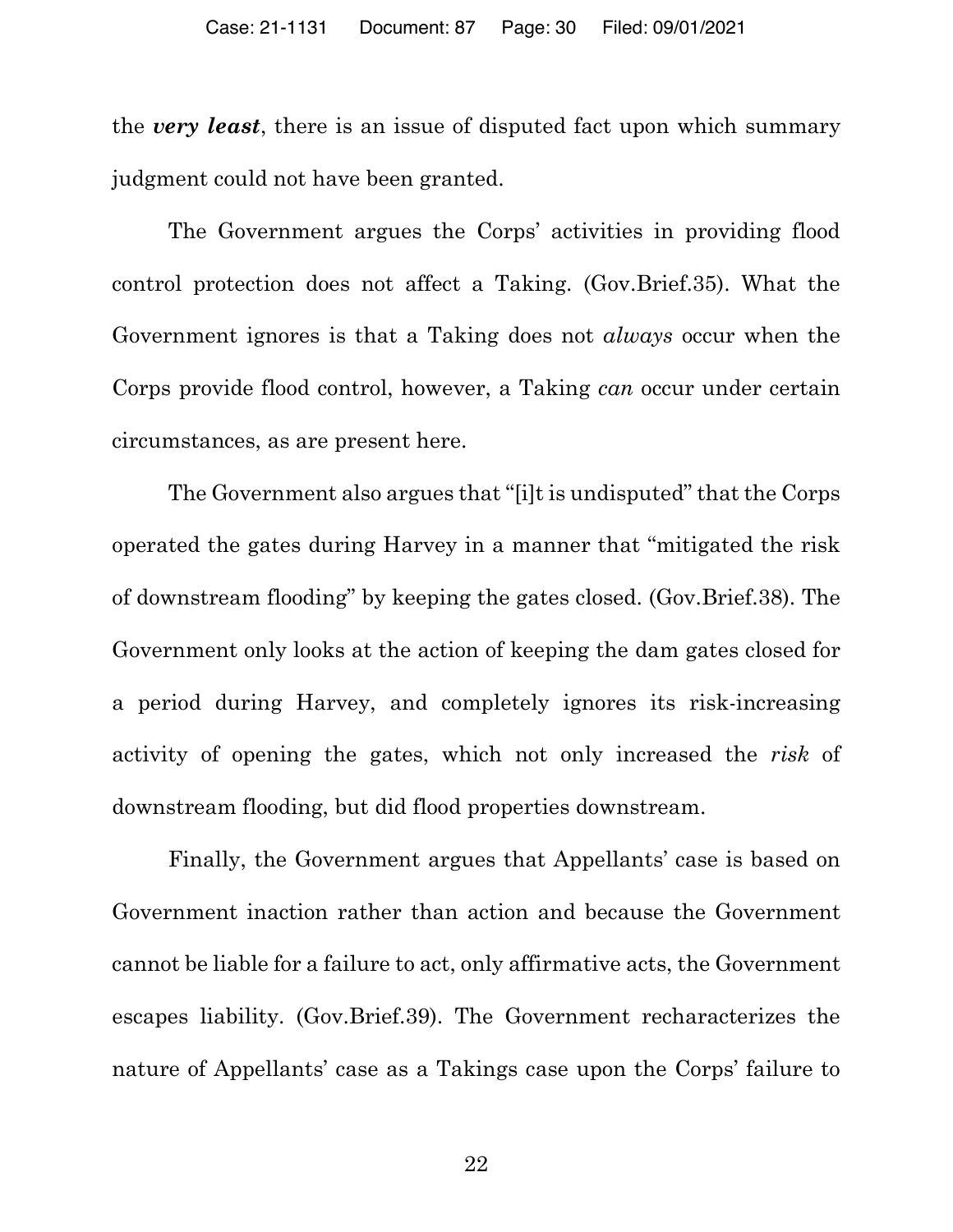keep the gates closed. (*Id.*). Rather than argue the Government failed to keep the dam gates closed, Appellants brought this Takings case for the **affirmative act of conducting controlled releases**, knowing that the downstream properties would flood and at which cfs the flooding would occur. The Government distorts Appellants' case and frames the case in a way that allows the Government to deny all liability. The record is clear that causation has been established and that the Government was the cause-in-fact of the downstream flooding.

## **B. The flooding that resulted from the Corps' controlled releases, though temporary, amounts to a Taking.**

The Government alleges that even if the downstream flooding can be attributed to the Corps' operation of the dams, "the flooding was unintentional, unanticipated, and transitory," not amounting to a Taking, merely a "possible tort." (Gov.Brief.40). However, assessing this case under proper temporary Takings law, as Appellants did in their Brief, this Court should determine that the Corps' actions amounted to a temporary Taking. (App.Brief.50–56).

To determine whether a temporary Taking occurred, courts must engage in the multi-factor inquiry established in *Arkansas Game & Fish*: (1) the degree to which the invasion is intended or is the foreseeable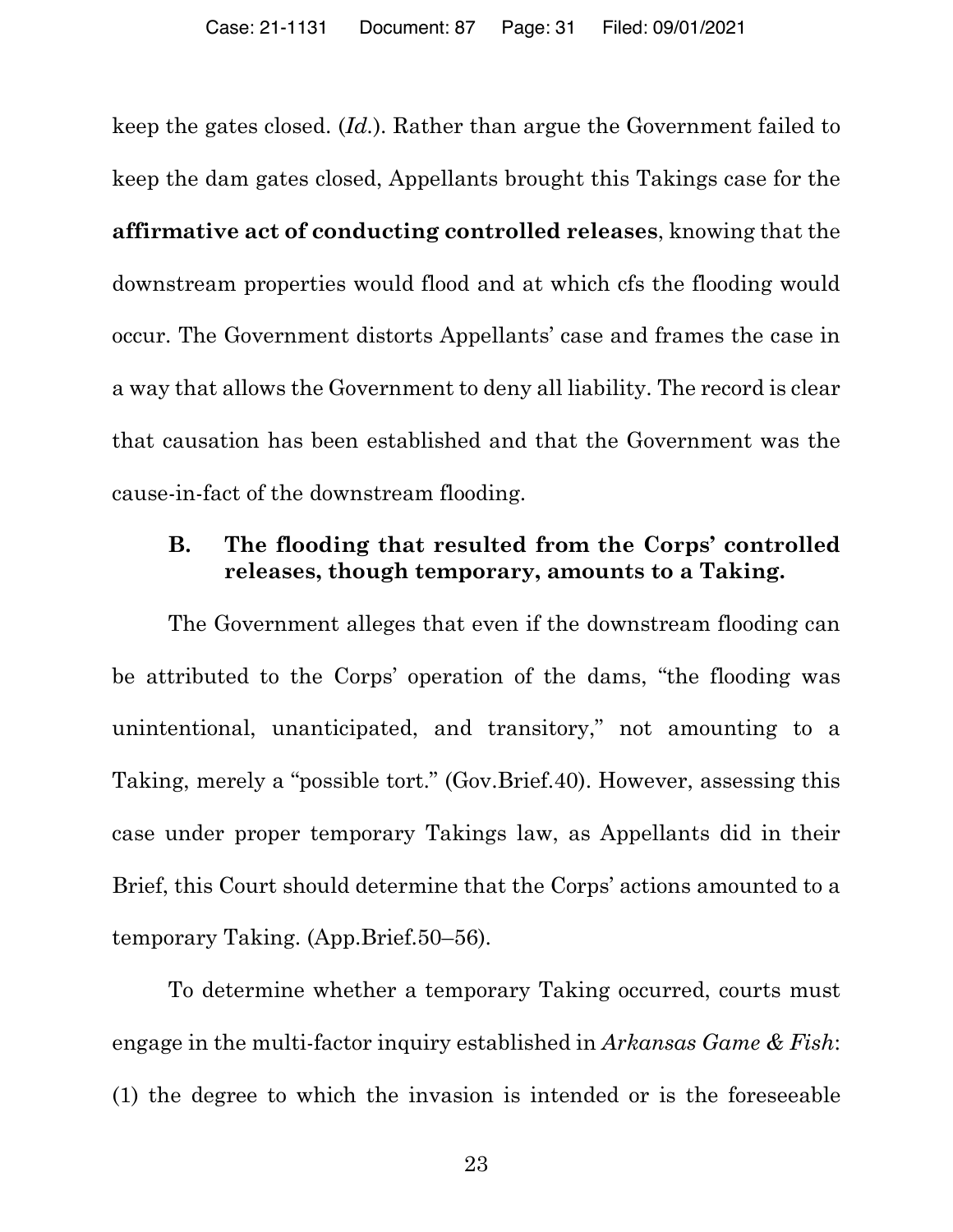result of the authorized Government action; (2) the severity of the interference; (3) time and duration of the flooding; (4) the character of the land at issue; and (5) interference with the owner's reasonable investment-backed expectations regarding the land's use. *Ark. Game & Fish*, 568 U.S. at 38–39. These factors are established and discussed at length in Appellants' Brief. (App.Brief.50–56). Despite Appellants' analysis of this under *Arkansas Game & Fish*, which rejected some of the holdings in *Ridge Line*, the Government argues that the *Ridge Line* elements for determining whether Government action is a Taking or a tort should be followed. (App.Brief.50–53, 60–61). The Government alleges that *Ridge Line* was not abrogated by *Arkansas Game & Fish*, because it did not involve a hurricane. (Gov.Brief.53). Appellants disagree with this assessment and refer the Court to the proper analysis under *Arkansas Game & Fish*, which is set forth in Appellants' Brief. (App.Brief.50–53, 60–61).

Even under *Ridge Line*, the Government's actions constitute a Taking for which the Government must justly compensate Appellants. In *Ridge Line*, this Court explained that the following must be established for Government action to amount to a Taking rather than a tort: (1) the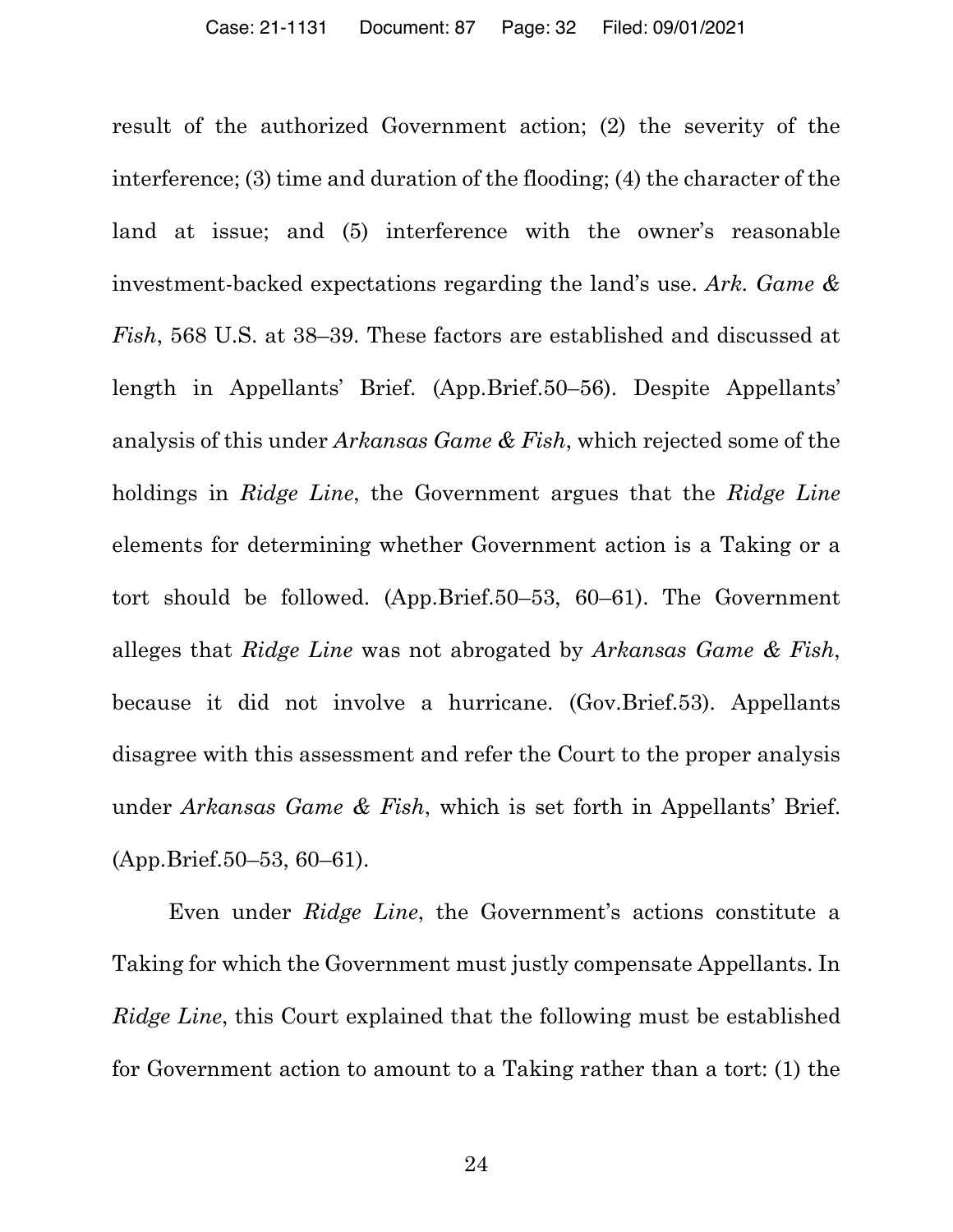Government intends to invade the protected property interest, <u>or</u> the asserted invasion is the direct, natural, or probable result of an authorized activity; **and** (2) the nature and magnitude of the invasion constitute a Taking rather than merely inflicting injury to property. *Ridge Line, Inc. v. United States*, 346 F.3d 1346, 1355–56 (Fed. Cir. 2003).

Both elements are satisfied here, as there is ample evidence that the Government intentionally conducted controlled releases, knowing where the water would go, down to the intersection and street, and at what cfs that would occur. (App.Brief.12). Further, the nature and magnitude elements are undoubtedly satisfied here. (App.Brief.52). Following the Government-induced release of federal waters, homes were flooded for days, and some weeks. (App.Brief.20). Beyond the sitting federal water in Appellants' homes, the aftermath of same rendered the properties uninhabitable or unusable for months, and it took some years to be able to move back into their homes. (App.Brief.21). The damages alone were not merely economic—the loss and enjoyment of the property was coupled with extreme economic losses.

### *1. Appellants satisfy the first* **Ridge Line** *element.*

Regarding the first element in *Ridge Line*, the Government alleges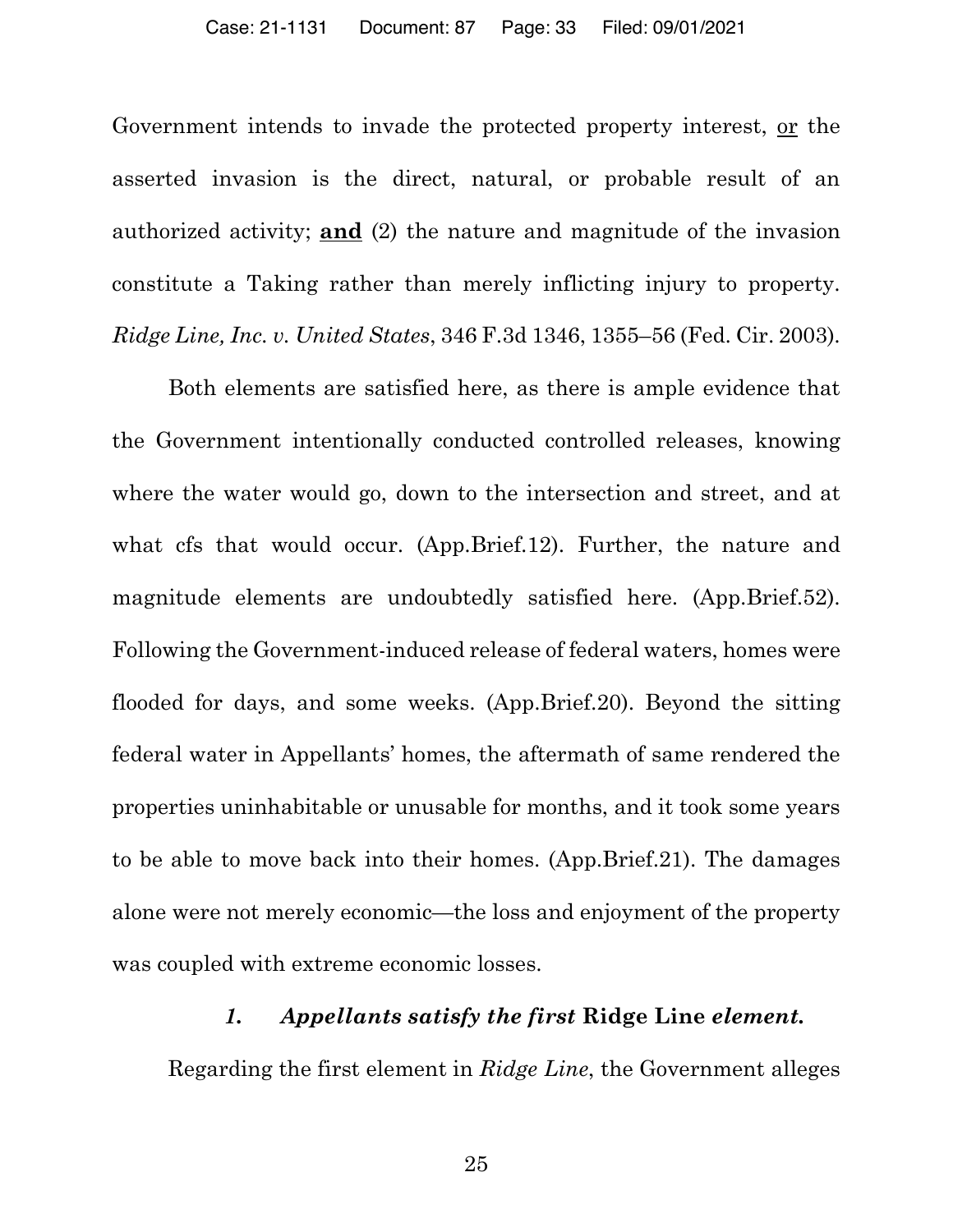that a Taking could not have occurred because the "flooding of their properties was the 'direct, natural, or probable' result of unprecedented flooding due to a hurricane." (Gov.Brief.42). This completely ignores the Corps' action of opening the dams and conducting controlled releases, which are well-documented in the record. (App.Brief.5, 11–20). Appellants satisfy the first *Ridge Line* element by establishing that the Government intended to invade their property interests by temporarily (and permanently) taking a flowage easement where the Government had none. However, Appellants have also shown that the invasion (the Government's controlled releases) was a direct, natural, or probable result of the authorized activity (controlled releases per the Manual). (App.Brief, *passim*). In short, the Government seems to suggest that the first element cannot be satisfied because Appellants cannot show that the asserted invasion is the direct, natural, or probable result of an authorized activity. For the reasons established in Appellants' Brief and herein, that is demonstrably false.

The Government alleges that because it operated the dams according to the Manual, it did not intend to invade Appellants' property interests and then alleges that no liability can attach when the events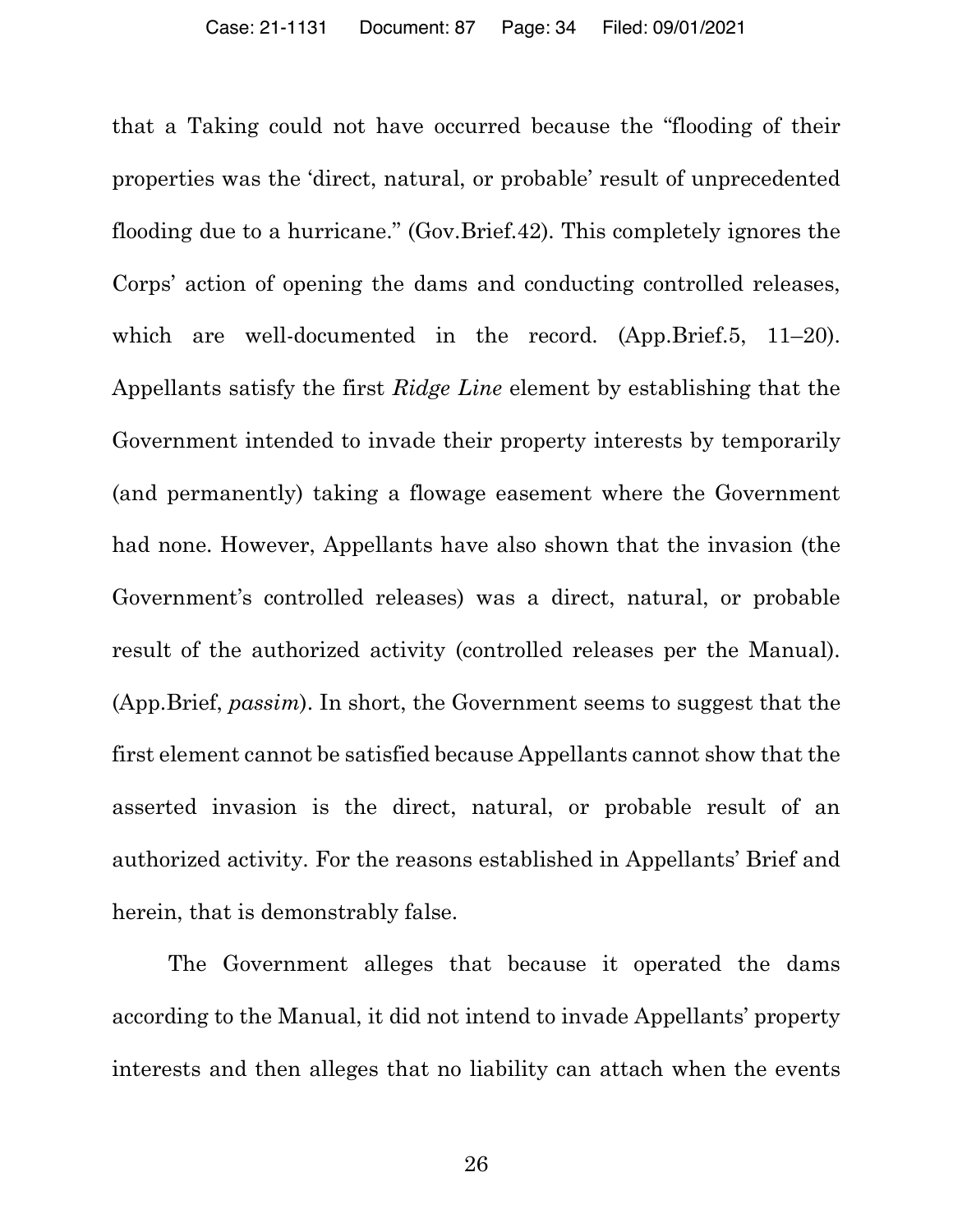could not be foretold or foreseen. (Gov.Brief.46). Not only does this position contradict the Government's statement that "it was foreseeable at the moment the Corps made the surcharge releases that downstream properties would be flooded," it also ignores the facts that are established in the record. (Gov.Brief.44). Appellants assert that the Manual affects a categorical, permanent Taking of a flowage easement where the Government has none because it is written in such a way that requires the release of the dams onto downstream properties under certain circumstances. (App.Brief.48–50). Additionally, statements by the Corp clearly establish that the Government knew and intended to flood downstream properties. (*Id.*,11–20).

The Government attempts to distance itself from its actions by stating that the surcharge releases were "incidental or consequential injuries." (Gov.Brief.42). The Government cites *Bridge Co. v. United States*, wherein the Supreme Court rejected a Takings claim brought by a pier owner whose pier was unintentionally destroyed by the Government's blasting activities. *Bridge Co. v. United States*, 260 U.S. 125 (1922). The present case is clearly distinguishable from *Bridge Co.* because there is ample evidence that the Government knew, down to the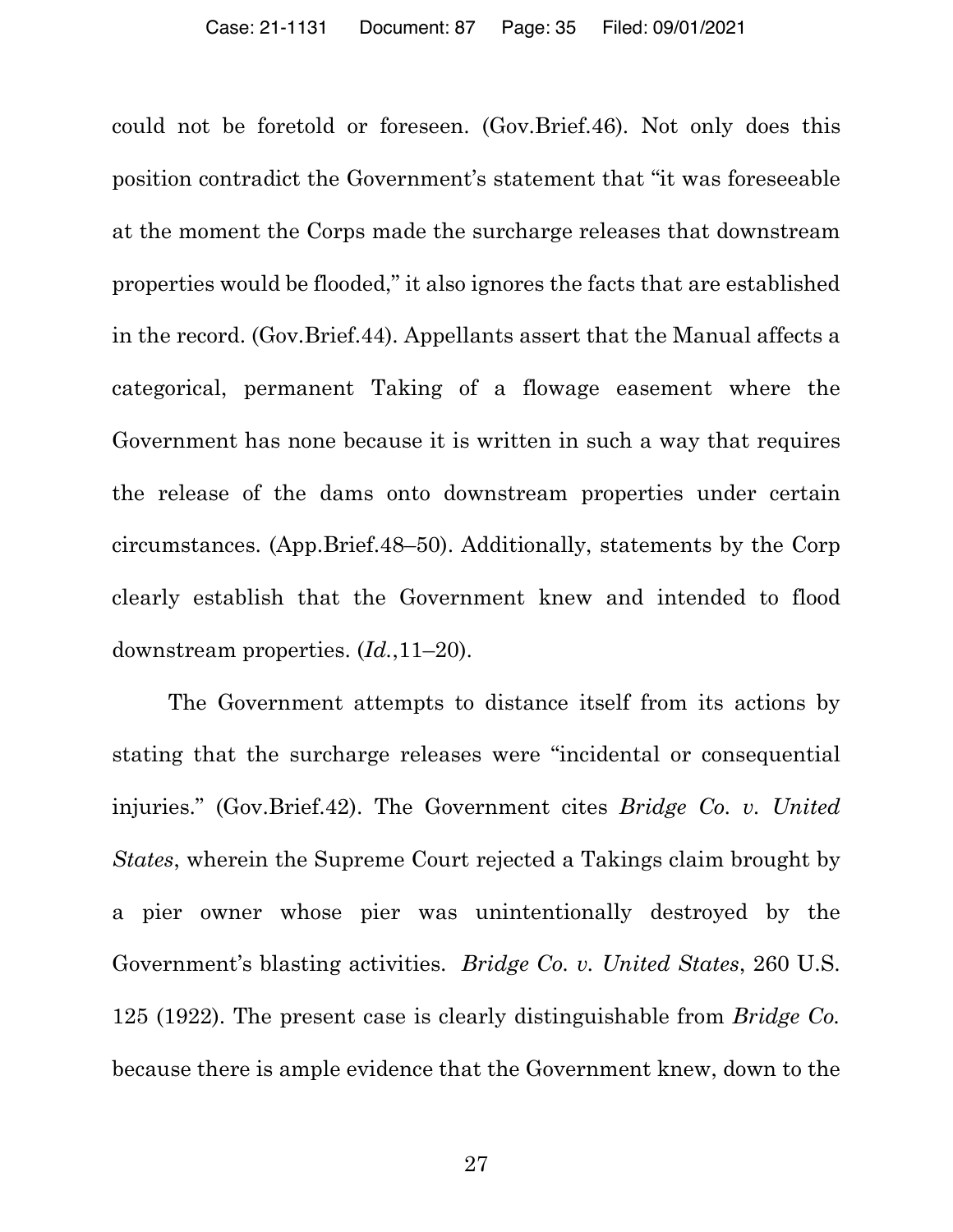intersection, where the water it released would go and knew that Appellants' downstream properties would flood. (App.Brief.11–20). The Government also cites *Bedford v. United States*, wherein the Supreme Court held that flooding from a revetment built by the Government was at most an "incidental consequence" of Government action. *Bedford v. United States*, 192 U.S. 217 (1904). In *Bedford*, however, following the construction of the revetment, the channel and current of the Mississippi river were gradually directed toward the plaintiffs' lands and after about six years, the water overflowed their properties. *Id.* at 218–19. *Bedford* is distinguishable from the present case because the suit was not based on an intentional act of the Government, like releasing the dams here. Instead, that case was based on the movement of water over time after the revetment was built. The consequential damages analysis in *Bedford* and *Jackson v. United States* (cited by the Government), which foreclosed Government liability, are clearly distinguishable from the present case, because the suit is not based upon the effects of the dam over time, but based upon an intentional, authorized act of the Government in opening the dams and conducting controlled releasing, knowing exactly where the water would go, and which properties would flood. *See Bedford*, 192 U.S.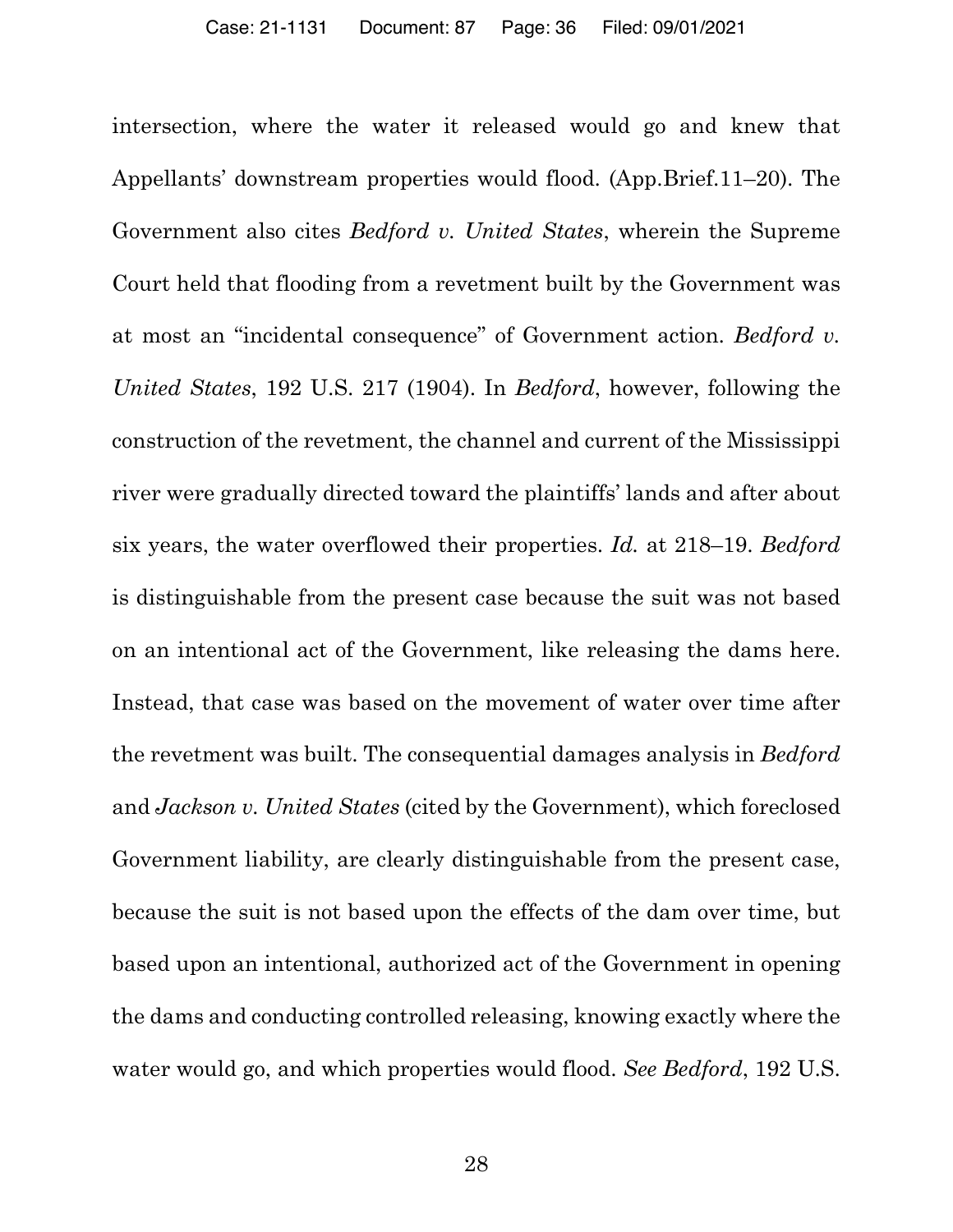at 218–19; *Jackson v. United States*, 230 U.S. 1 (1913).

The Government alleges that though it was foreseeable that downstream properties would flood, does not mean that such flooding was the "direct, natural, and probably result" of the Corps' action. (Gov.Brief.44). Instead, the Government argues that the challenged action must be viewed as a whole, looking at the existence of the dam and the operation of the Project throughout the duration of the storm. (*Id.*). It is precisely by doing so that it becomes evident that, indeed, the Government's controlled releases, knowing downstream properties would flood, was the "direct, natural, and probably result" of the Corps' action. Once the Government impounded the water from Harvey in the dams, the water was in the control of the Government. At that point, the water was no longer floodwater, but instead, became federal water that the Government released, knowing downstream properties would flood. Moreover, the Government argues that the dams were to benefit the Appellants, however, this ignores that the dams were built to benefit and protect Downtown Houston and the Houston Ship Channel. (App.Brief.7).

The Government cites *Sanguinetti v. United States*, *Wilfong v.*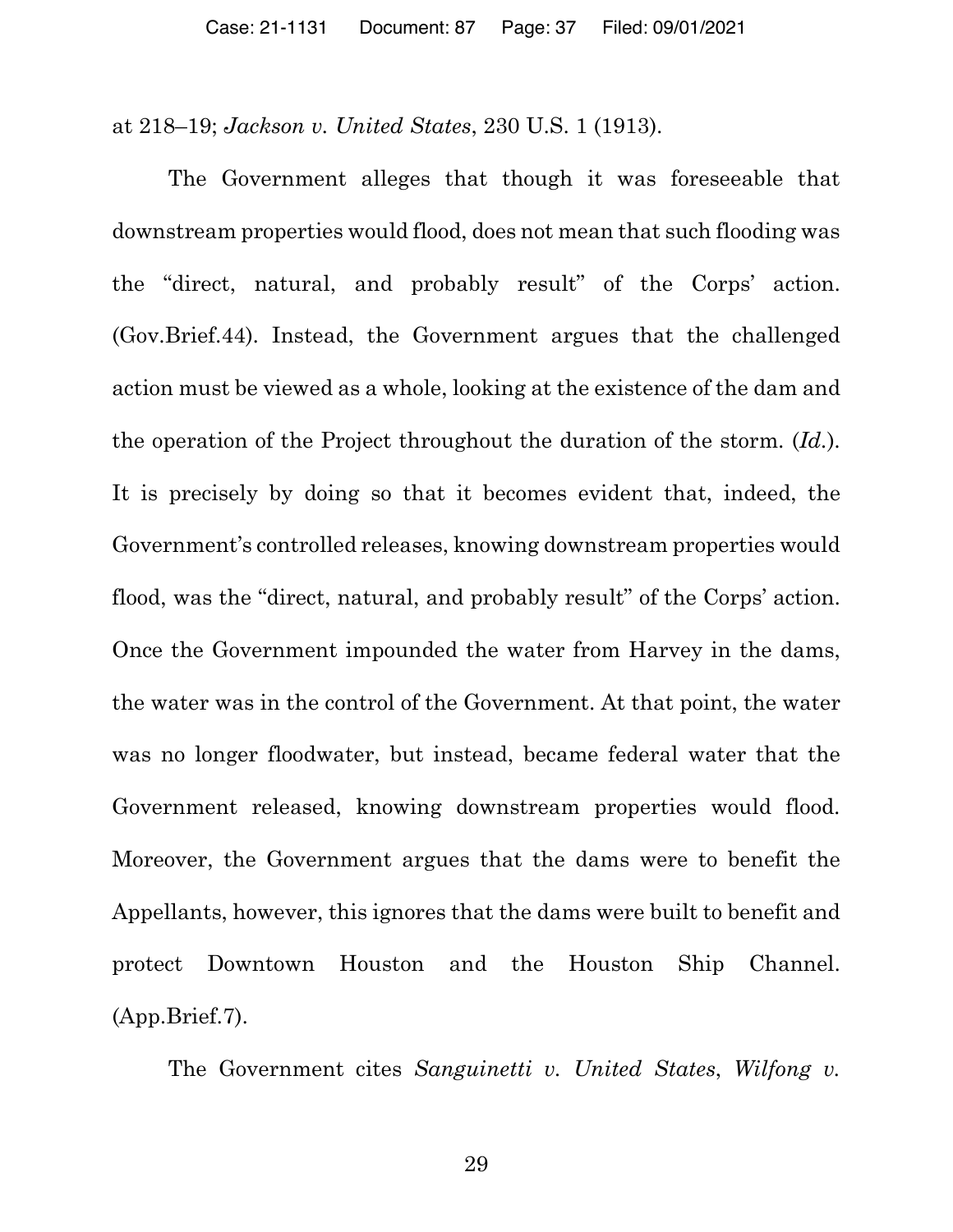*United States*, *Columbia Basin Orchard v. United States*, and *Bartz v. United States* to support its argument that a Taking cannot arise from a "random [flood] event" or from "unprecedented rainfall." (Gov.Brief.44). The cases the Government cites simply have no bearing on this case, as they are far from being factually similar and, in fact, highlight the Government's affirmative actions taken here. Moreover, the cases cited by the Government, which require proof of recurrence, have since been expanded by *Arkansas Game & Fish II*, which found that even temporary Government-induced flooding can constitute a Taking. *Arkansas Game & Fish II*, 736 F.3d at 1369. The cases cited by the Government also ignore the permanent Taking alleged by Appellants. (App.Brief.48). *See Sanguinetti v. United States*, 264 U.S. 146 (1924) (government-built canal overflowed intermittently; no affirmative act by the Government); *Wilfong v. United States*, 480 F.2d 1326 (Ct. Cl. 1973) (regarding permanence and intermittence); *Columbia Basin Orchard v. United States*, 132 F. Supp. 707 (Ct. Cl. 1955) (shaft for dam built near spring used by landowner to irrigate orchard; plaintiff alleged spring water was contaminated after lake overflow, snow runoff, and pumped water from reservoir and spilled into spring water; plaintiff used water to irrigate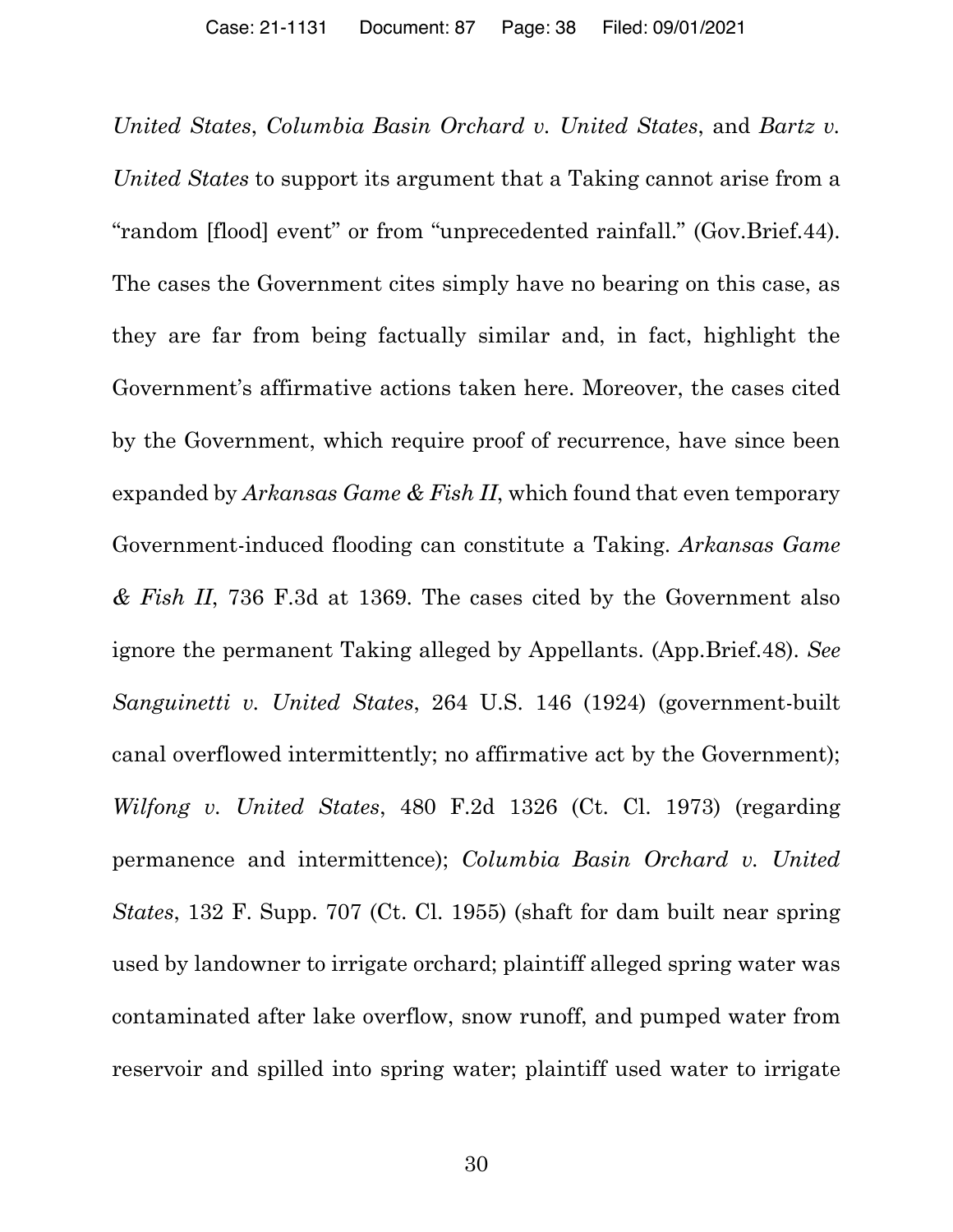orchard, sued for Taking after allegedly contaminated water damaged orchard); *Bartz v. United States*, 633 F.2d 571 (Ct. Cl. 1980) (alleging dam caused water to linger on properties and interfere with farming procedures). Moreover, the Government continues to ignore such acts in an attempt to escape liability by portraying the flooding of Appellants' properties as resulting from Harvey naturally, and not from the release of the dams. However, as established in the Brief, Appellants' properties either had not flooded at all prior to the Corps' release of the dams or had flooded and the water receded by the time the dams were released. (App.Brief.27).

The Government accuses Appellants of cherry-picking and isolating its action, rather than examining the construction of the projects, closure of the gates, and "gradual release" of "flood water" from the dams. (Gov.Brief.45–46). However, Appellants are not cherry-picking helpful facts. Because downstream property owners did not contemplate that the Government would open the floodgates and inundate their properties, the Government's prior risk-reducing activities (*i.e.,* building the dam) is irrelevant to the analysis. *St. Bernard Parish*, 887 F.3d at 1367 n.14; *John B. Hardwicke Co. v. United States*, 467 F.2d 488, 490–91 (Ct. Cl.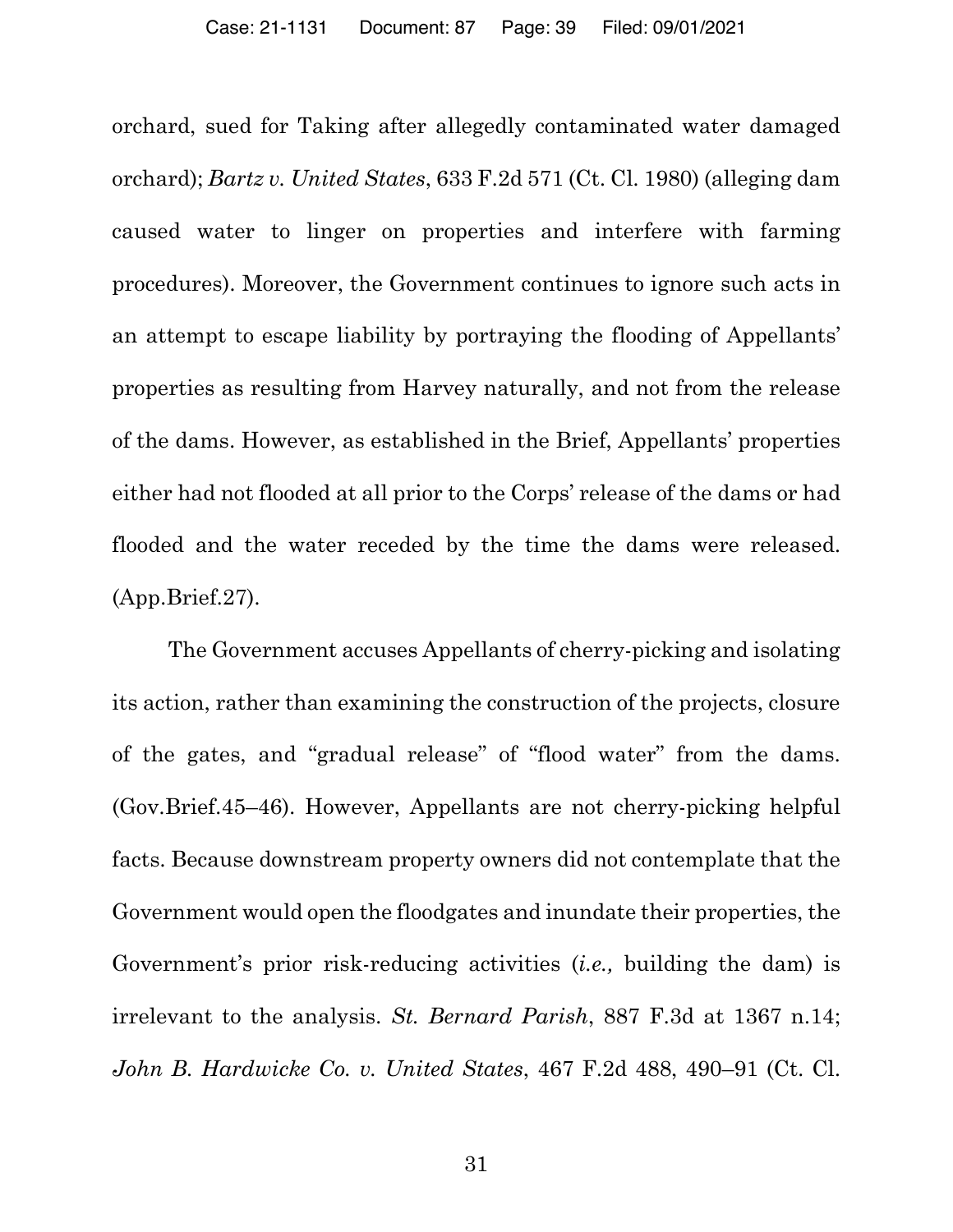1972).

Harvey was not an intervening cause that broke the chain of causation between the flood protection the dams provided and the flooding Appellants' experienced, as the Government argues. (Gov.Brief.48). *Cary*, cited by the Government, is irrelevant here. *Cary v. United States*, 552 F.3d 1373 (Fed. Cir. 2009) (lost hunter who illegally started fire was clear intervening cause between government's land management policies related to fire suppression, allowing highly flammable vegetation to build up, and injuries caused to landowners' properties because of the fire). The first *Ridge Line* element is satisfied.

#### *2. Appellants satisfy the second* **Ridge Line** *element.*

Appellants satisfy the second *Ridge Line* element, that the Government's interference was of the nature and magnitude to rise to the level of a Taking. *Ridge Line*, 346 F.3d at 1355–56. The Government alleges that Appellants' claim is a "singular event" and that isolated invasions do not constitute a Taking. (Gov.Brief.50).

In *Arkansas Game & Fish II*, this Court rejected this recurrence rule, holding that "[G]overnment-induced flooding can constitute a taking even if it is temporary in direction." *Arkansas Game & Fish II*, 736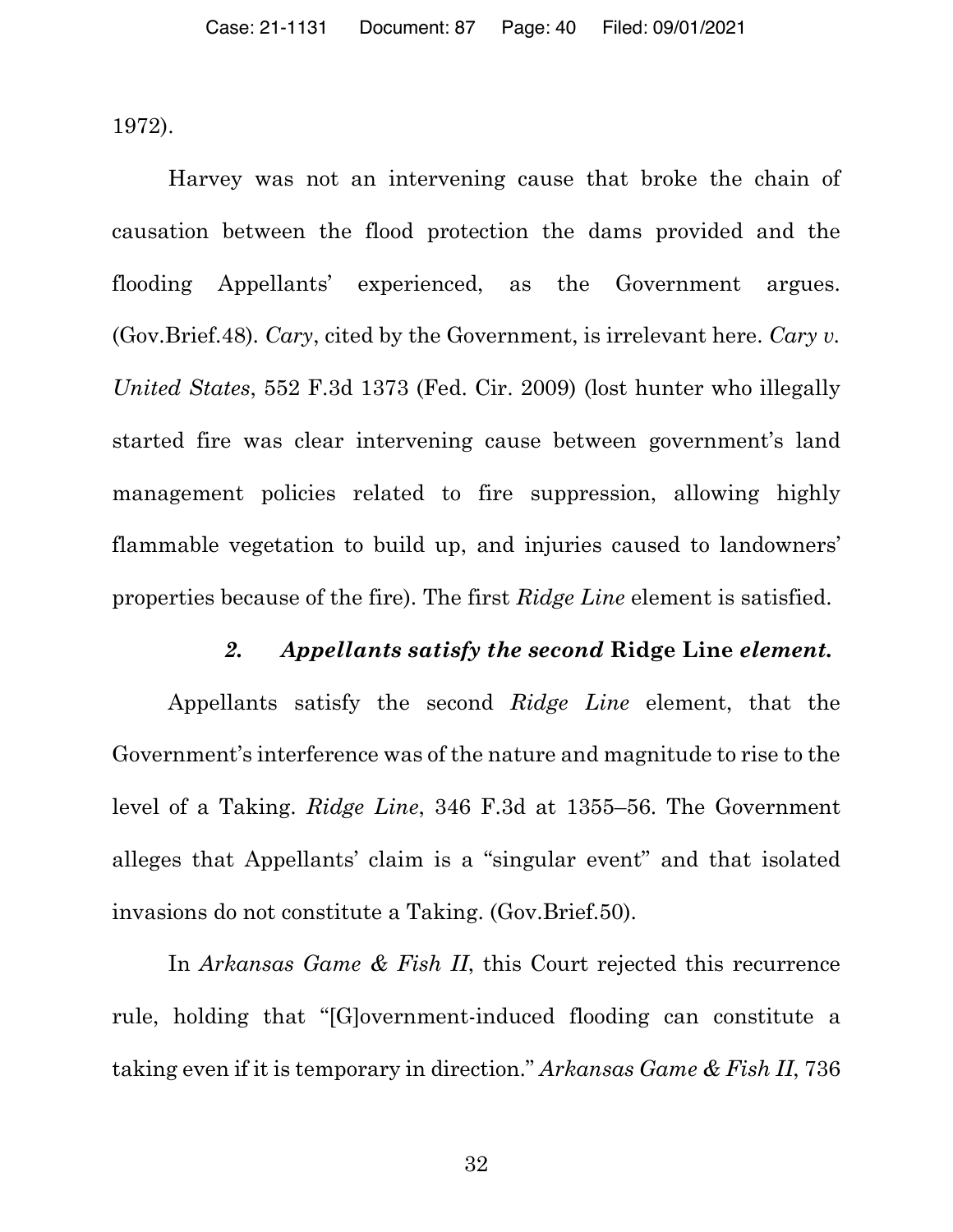F.3d at 1369. Appellants satisfy the *Arkansas Game & Fish II* analysis used to determine whether the Government-induced flooding is a Taking, even if temporary. (App.Brief.60–61; App.Brief.50–53). The Government seems to ignore that its actions, though temporary, were not brief. On the shorter end, for some, the flooding lasted several days. (App.Brief.20). On the longer end, federal waters remained in the properties for up to two weeks. (App.Brief.20). In both temporal circumstances, Appellants were deprived of the use and enjoyment of their properties for months, some years. (App.Brief.53).

*Cedar Point*, cited by the Government as stating that isolated physical invasions should be assessed as torts, is not instructive here. *Cedar Point Nursery v. Hassid*, 141 S. Ct. 2063 (2021) (finding regulation granting unions right to invade property a *per se* Taking, distinguishing form government health and safety inspections; acknowledging *Arkansas Game & Fish* and recognizing the factors courts must consider when issue in case is temporary flooding). In citing *Cedar Point*, the Government clearly ignores the Supreme Court's distinction for cases like this one.

The Government then argues that because the recurrence of a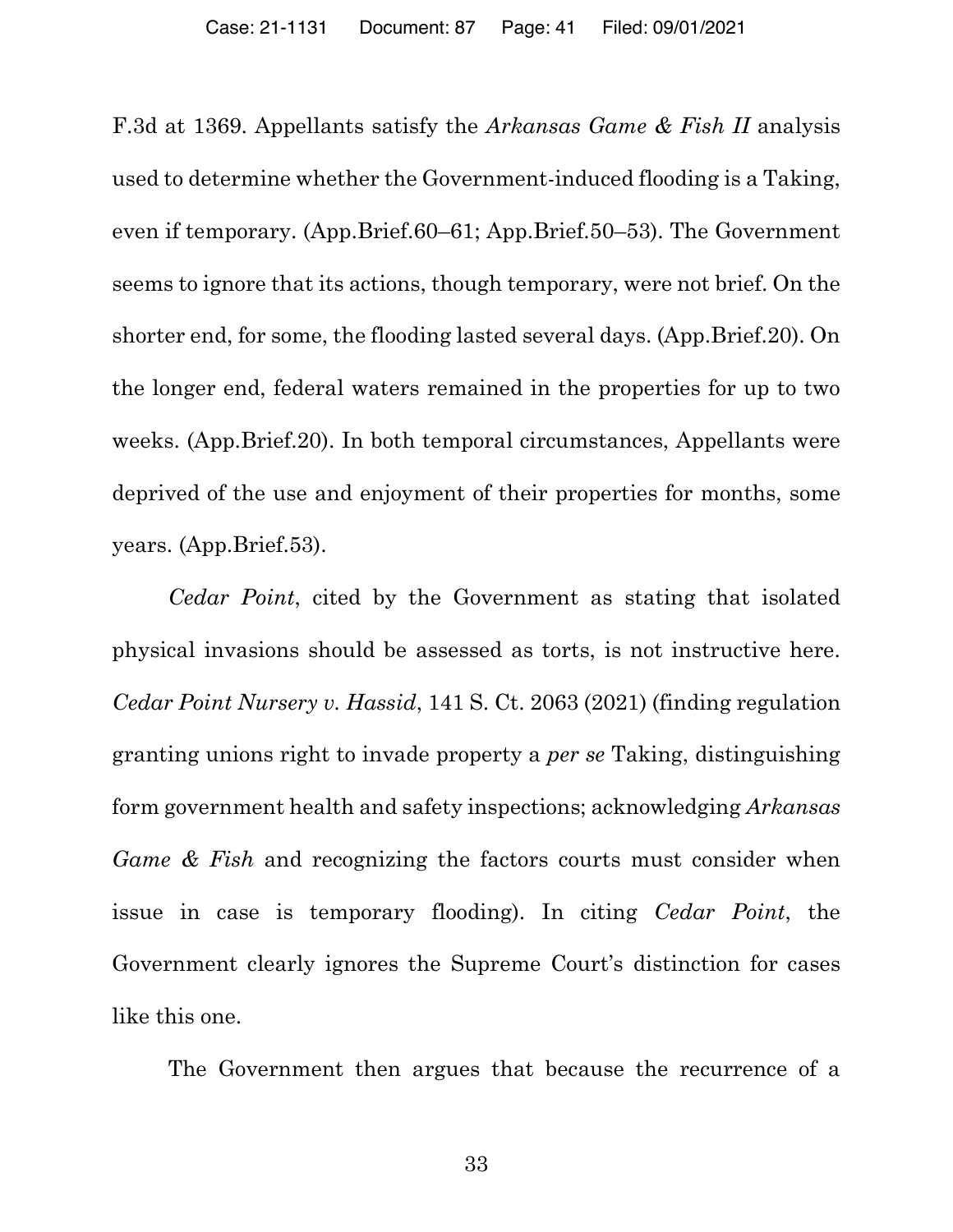storm carrying a similar amount of rainfall is likely to recur, the Government is not liable here. For the reasons Appellants set forth in their Brief, this conclusion is simply incorrect. When the Government physically takes possession of an interest in property for a public purpose, it has a "categorical duty to compensate the former owner." *Ark. Game & Fish*, 568 U.S. at 31.

Then, the Government states that even Appellants do not disagree that the flooding was unprecedented. (Gov.Brief.52). In this, the Government completely misses Appellants' point. As stated in Appellants' Brief, prior flooding experienced by downstream property owners was brief, insignificant, and nothing like the flooding that occurred here. (App.Brief, 18–19). The significance of the minimality of the prior flooding cannot be understated here: "prior flooding" refers to flooding that occurred because of heavy rainfall that then breached very few of the Appellants' properties naturally. That "prior flooding" was brief, insignificant, and in most property owners' cases, non-existent. In this case, however, the flooding that occurred when the Government released the dams was catastrophic and interfered with use and enjoyment of Appellants' properties for months, and in some cases, years.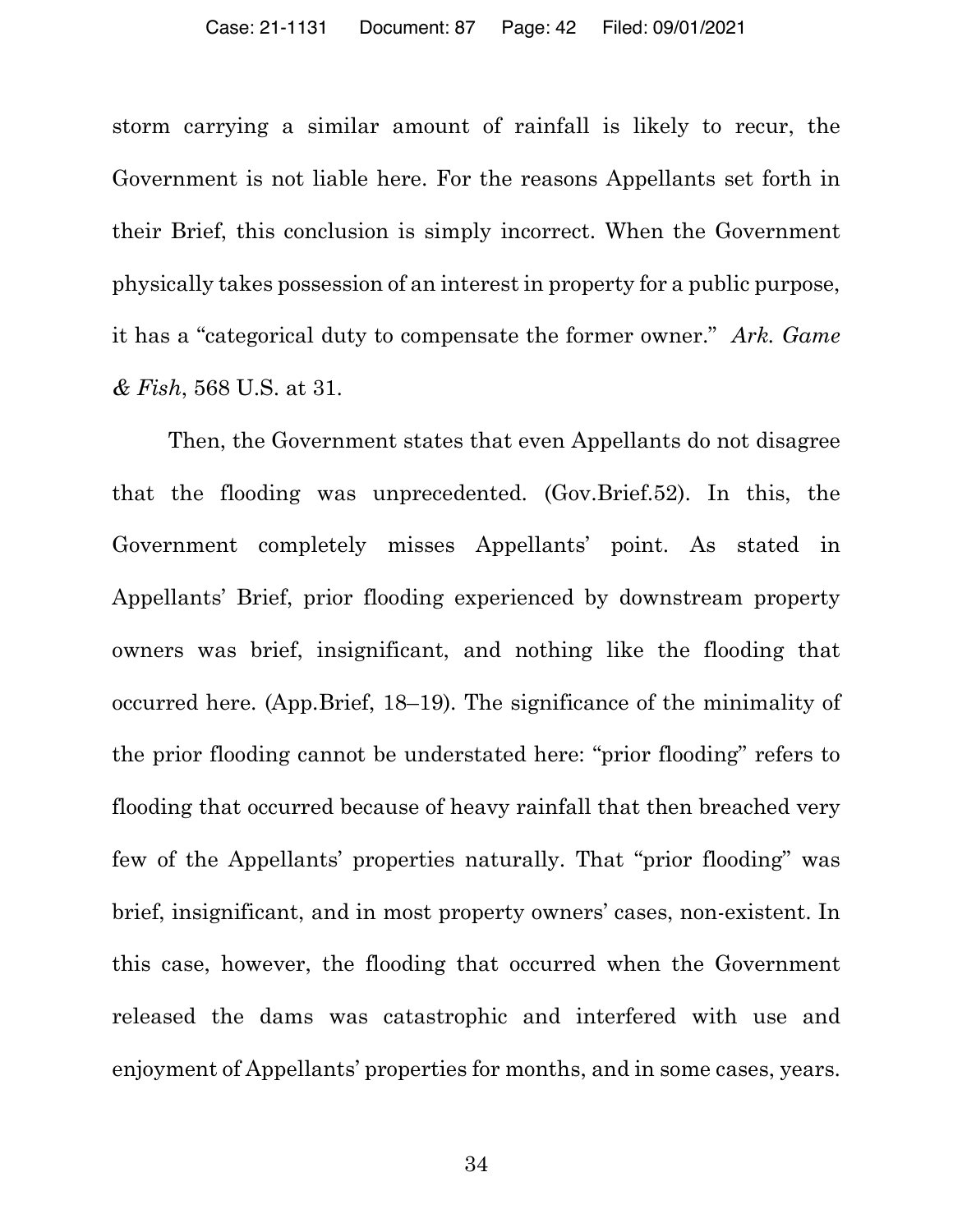Appellants satisfy the second *Ridge Line* element, that the Government's interference here was of the nature and magnitude to rise to the level of a Taking.

## **C. The Court can properly reverse and render judgment in favor of Appellants.**

Lastly, the Government argues that Appellants' remaining arguments should be rejected. (Gov.Brief.54). The Government alleges that Appellants have not established entitlement to a judgment as a matter of law on the theory that a categorical Taking has occurred. (*Id.*). The Government seems to miss that Appellants argue that both a temporary and permanent Taking occurred. The analysis for both is fully briefed in Appellants' Brief. (App.Brief.48–50 (permanent); 50–56 (temporary)).

In response to Appellants' assertion that the Manual affects a permanent Taking, the Government alleges that "the surcharge releases contemplated by the Manual are 'temporary and limited in nature.'" (Gov.Brief.56). However, what the Government clearly misses is that the Manual authorizes these temporary surcharge releases to occur at the Government's discretion and direction, which is the same effect as permanently taking a flowage easement where it has none. (*See*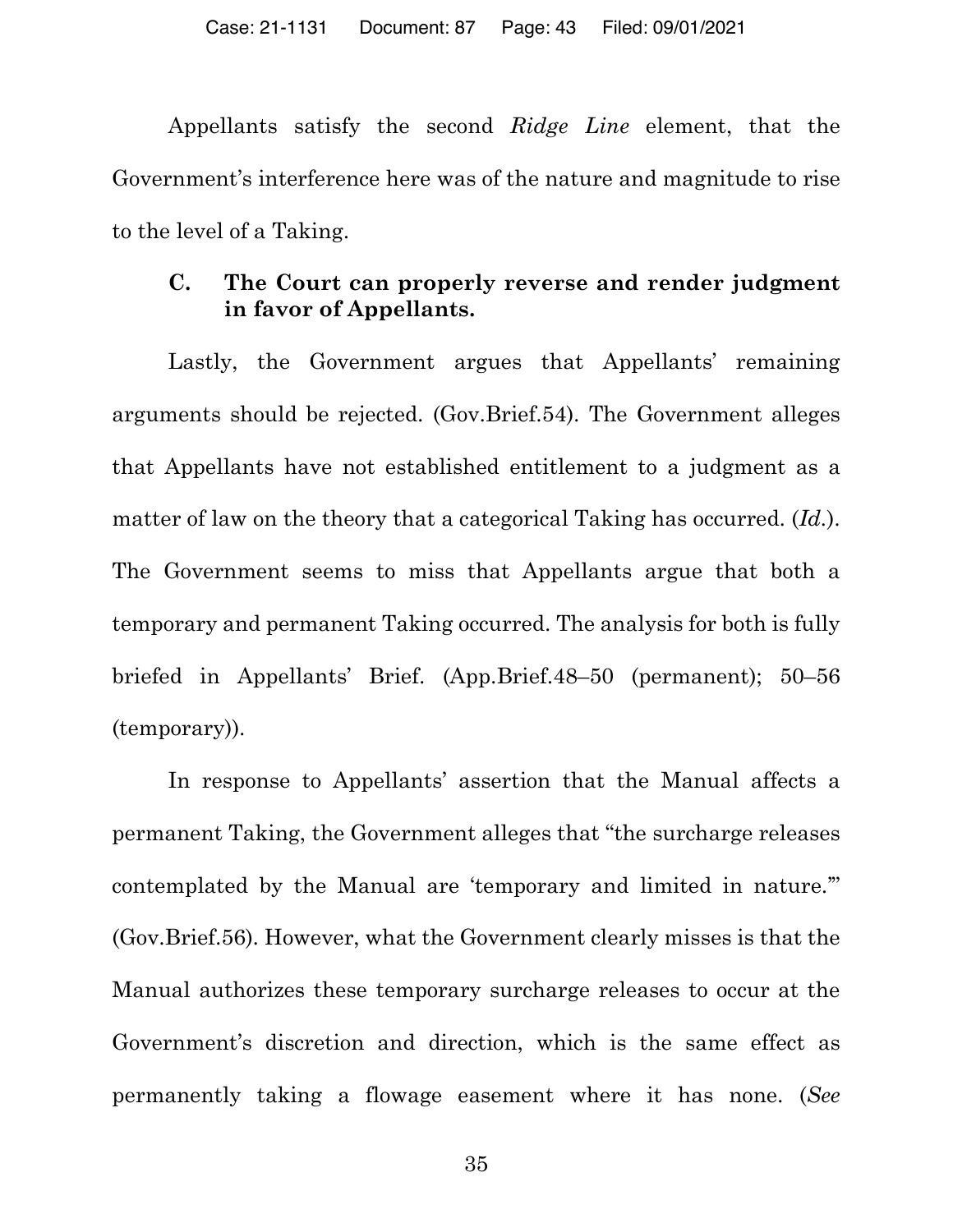App.Brief.36, 48–50). The Government ignored the recommendation to purchase flowage easements. (App.Brief.9). The Government cannot now claim the right to a flowage easement where there is none.

Appellants' Brief fully establishes entitlement to judgment in their favor on the issues of temporary and permanent Takings based on the record before this Court.

### **CONCLUSION**

For the foregoing reasons, the decision of the CFC should be reversed, and judgment rendered in favor of Appellants, or alternatively, the decision of the CFC reversed and remanded for further proceedings. Respectfully submitted,

**NEEL, HOOPER & BANES, P.C.** By: */s/ Bryant S. Banes .* **BRYANT S. BANES** Texas State Bar No. 24035950 Federal ID No. 31149 Email: bbanes@nhblaw.com **SARAH P. HARRIS** Texas State Bar No. 24113667 Federal ID No. 3421904 Email: sharris@nhblaw.com 1800 West Loop South, Suite 1750 Houston, Texas 77027 Telephone: (713) 629-1800 Facsimile: (713) 629-1812 **ATTORNEYS FOR APPELLANTS**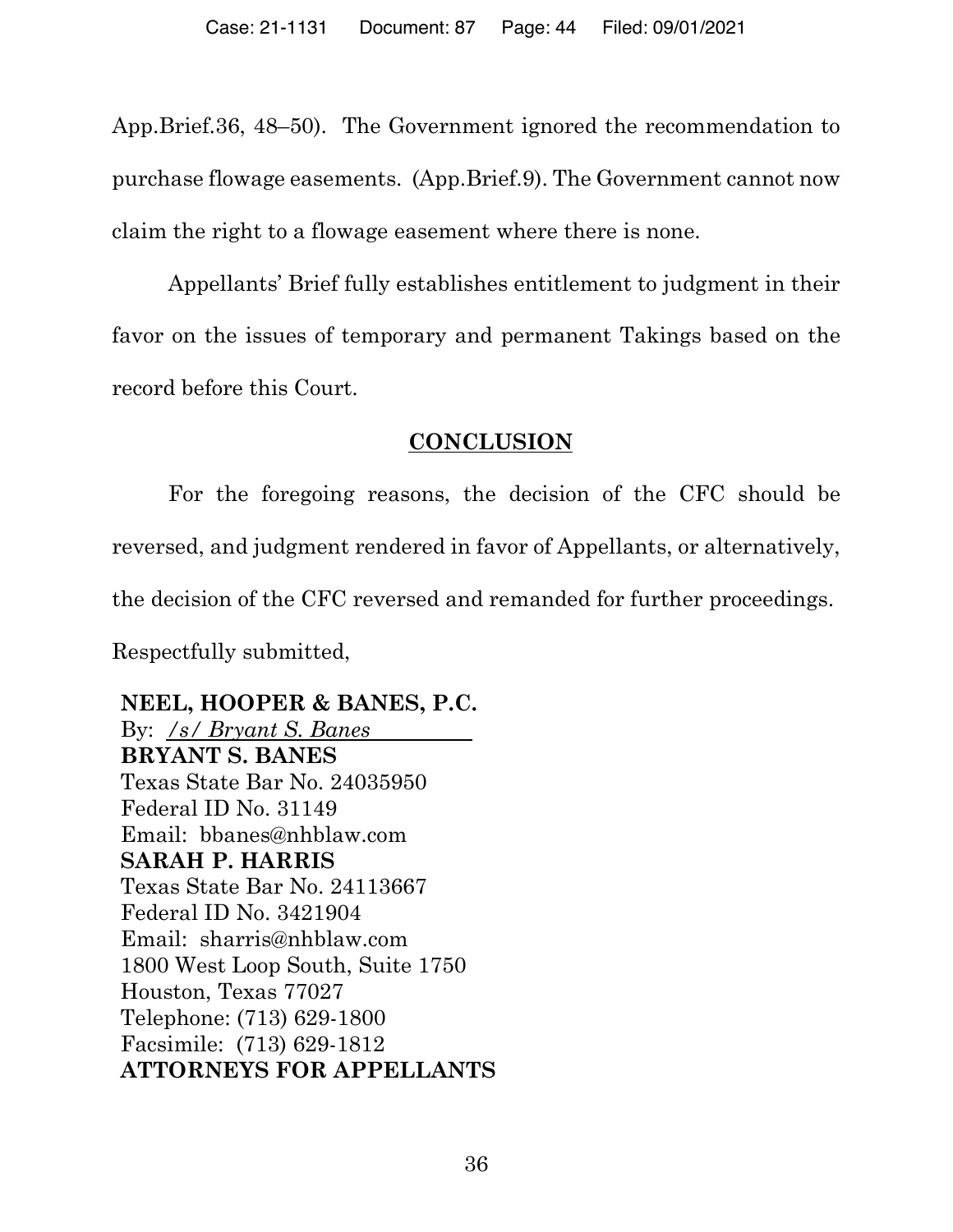## **CERTIFICATE OF SERVICE**

I hereby certify that on **September 1, 2021**, I electronically filed the foregoing *Corrected Reply Brief of Appellants in Consolidated Case Nos. 21-1492, 21-1494, 21-1499, 21-1513, & 21-1529* with the clerk of the court for the Federal Circuit Court of Appeals, using the electronic case filing system of the court. The electronic case filing system sent a "Notice of Docket Activity" to the following attorneys of record who have consented in writing to accept this notice as service of this document by electronic means:

Brian C. Toth Attorney, Appellate Section Env't and Natural Resources Division United States Department of Justice P.O. Box 7415 Washington, D.C. 20044 (202) 305-0639

*Attorney for Appellee*

*/s/ Bryant S. Banes* Bryant S. Banes